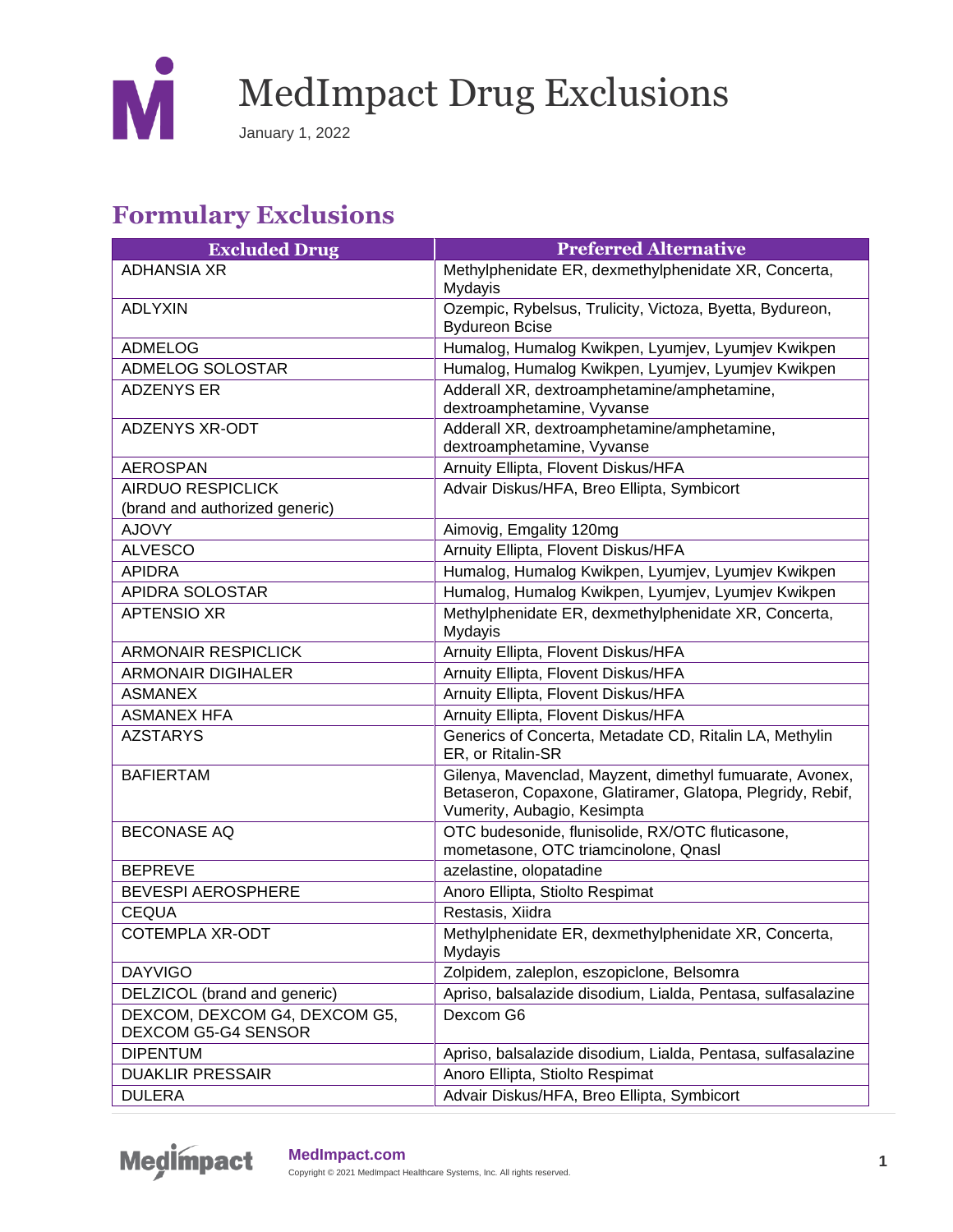

| <b>Excluded Drug</b>                                                                                                             | <b>Preferred Alternative</b>                                                                                                                          |
|----------------------------------------------------------------------------------------------------------------------------------|-------------------------------------------------------------------------------------------------------------------------------------------------------|
| <b>EMADINE</b>                                                                                                                   | azelastine, olopatadine                                                                                                                               |
| <b>ESTROGEL</b>                                                                                                                  | Divigel                                                                                                                                               |
| EVERSENSE SMART TRANSMITTER                                                                                                      | Dexcom G6                                                                                                                                             |
| <b>EXTAVIA</b>                                                                                                                   | Aubagio, Avonex, Betaseron, Copaxone, glatiramer,<br>Gilenya, Glatopa, Mavenclad, Mayzent, Plegridy, Rebif,<br>Vumerity, Kesimpta, dimethyl fumuarate |
| <b>EYSUVIS</b>                                                                                                                   | Ophthalmic corticosteroids (e.g. loteprednol 0.5%,<br>fluoromethaolone 0.1%), OTC ophthalmic lubricants                                               |
| <b>FIASP</b><br><b>FIASP FLEXTOUCH</b><br><b>FIASP PENFILL</b>                                                                   | Humalog, Humalog Kwikpen, Lyumjev, Lyumjev Kwikpen                                                                                                    |
| FREESTYLE LIBRE 10 DAY READER<br>FREESTYLE LIBRE 10 DAY SENSOR<br>FREESTYLE LIBRE 14 DAY READER<br>FREESTYLE LIBRE 14 DAY SENSOR | Dexcom G6                                                                                                                                             |
| <b>GEMTESA</b>                                                                                                                   | Myrbetriq tabs, Toviaz                                                                                                                                |
| <b>GENOTROPIN</b>                                                                                                                | Norditropin                                                                                                                                           |
| <b>GUARDIAN CONNECT TRANSMITTER</b><br><b>GUARDIAN SENSOR 3</b>                                                                  | Dexcom G6                                                                                                                                             |
| <b>HUMATROPE</b>                                                                                                                 | Norditropin                                                                                                                                           |
| <b>ILUMYA</b>                                                                                                                    | Cosentyx, Humira, Stelara, Tremfya, Skyrizi, Enbrel, Otezla                                                                                           |
| <b>INCRUSE ELLIPTA</b>                                                                                                           | Spiriva Handihaler, Spiriva Respimat                                                                                                                  |
| <b>INSULIN GLARGINE-YFGN</b>                                                                                                     | Basaglar, Levemir, Tresiba                                                                                                                            |
| <b>INVOKANA</b>                                                                                                                  | Jardiance, Farxiga                                                                                                                                    |
| <b>INVOKAMET</b>                                                                                                                 | Synjardy, Synjardy XR, Xigduo XR                                                                                                                      |
| <b>INVOKAMET XR</b>                                                                                                              | Synjardy, Synjardy XR, Xigduo XR                                                                                                                      |
| <b>JENTADUETO</b>                                                                                                                | Janumet, Janumet XR                                                                                                                                   |
| <b>JENTADUETO XR</b>                                                                                                             | Janumet, Janumet XR                                                                                                                                   |
| <b>JORNAY PM</b>                                                                                                                 | Methylphenidate ER, dexmethylphenidate XR, Concerta,<br>Mydayis                                                                                       |
| <b>KAZANO</b>                                                                                                                    | Janumet, Janumet XR                                                                                                                                   |
| <b>KERENDIA</b>                                                                                                                  | spironolactone tablets, eplerenone                                                                                                                    |
| <b>KEVZARA</b>                                                                                                                   | Enbrel, Humira, Rinvog, Xeljanz, Xeljanz XR                                                                                                           |
| <b>KINERET</b>                                                                                                                   | Enbrel, Humira, Rinvoq, Xeljanz, Xeljanz XR                                                                                                           |
| <b>KOMBIGLYZE XR</b>                                                                                                             | Janumet, Janumet XR                                                                                                                                   |
| <b>LANTUS</b>                                                                                                                    | Basaglar, Levemir, Tresiba                                                                                                                            |
| <b>LANTUS SOLOSTAR</b>                                                                                                           | Basaglar, Levemir, Tresiba                                                                                                                            |
| <b>LASTACAFT</b>                                                                                                                 | azelastine, olopatadine                                                                                                                               |
| <b>MOTEGRITY</b>                                                                                                                 | Linzess                                                                                                                                               |
| <b>MYRBETRIQ GRANULES</b>                                                                                                        | Toviaz, oxybutynin, solifenacin, Myrbetriq tablets                                                                                                    |
| <b>NATESTO</b>                                                                                                                   | Testosterone Cypionate, Testosterone Enanthate,<br>Testosterone transdermal, Striant                                                                  |
| <b>NESINA</b>                                                                                                                    | Januvia                                                                                                                                               |

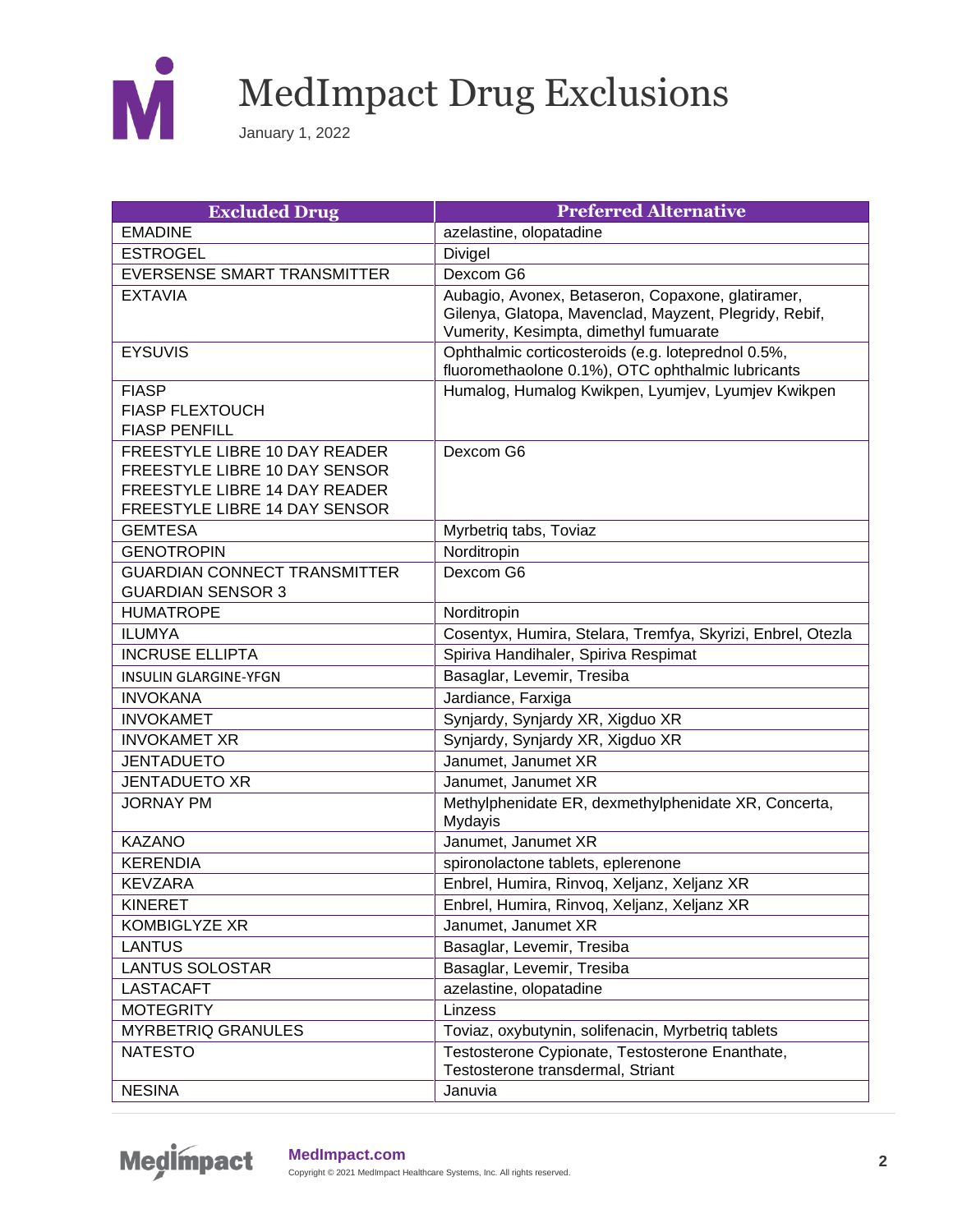

| <b>Excluded Drug</b>                                                                 | <b>Preferred Alternative</b>                                                                       |
|--------------------------------------------------------------------------------------|----------------------------------------------------------------------------------------------------|
| (brand and authorized generic)                                                       |                                                                                                    |
| NOVOLIN N, NOVOLIN N FLEXPEN                                                         | Humulin N, Humulin N Kwikpen                                                                       |
| NOVOLIN R, NOVOLIN R FLEXPEN                                                         | Humulin R, Humulin R KwikPen                                                                       |
| NOVOLIN 70/30, NOVOLIN 70-30<br><b>FLEXPEN</b>                                       | Humulin 70/30, Humulin 70/30 Kwikpen                                                               |
| NOVOLOG, NOVOLOG KWIKPEN,<br><b>NOVOLOG FLEXPEN</b>                                  | Humalog, Humalog Kwikpen, Lyumjev, Lyumjev Kwikpen                                                 |
| NOVOLOG MIX 70/30, NOVOLOG MIX<br>70/30 KWIKPEN, NOVOLOG MIX 70-30<br><b>FLEXPEN</b> | Humalog Mix 75-25, Humalog Mix 75-25 Kwikpen                                                       |
| <b>NUTROPIN</b>                                                                      | Norditropin                                                                                        |
| <b>NUTROPIN AQ</b>                                                                   | Norditropin                                                                                        |
| <b>OLUMIANT</b>                                                                      | Enbrel, Humira, Rinvoq, Xeljanz, Xeljanz XR                                                        |
| <b>OMNARIS</b>                                                                       | OTC budesonide, flunisolide, RX/OTC fluticasone,                                                   |
|                                                                                      | mometasone, OTC triamcinolone, Qnasl                                                               |
| <b>OMNITROPE</b>                                                                     | Norditropin                                                                                        |
| <b>ONGLYZA</b>                                                                       | Januvia                                                                                            |
| <b>OSENI</b>                                                                         | Januvia, pioglitazone                                                                              |
| (brand and authorized generic)                                                       |                                                                                                    |
| <b>PANCREAZE</b>                                                                     | Creon, Zenpep                                                                                      |
| <b>PAZEO</b>                                                                         | azelastine, olopatadine                                                                            |
| <b>PERTZYE</b>                                                                       | Creon, Zenpep                                                                                      |
| <b>PLENITY</b>                                                                       | Wegovy, Saxenda, Contrave                                                                          |
| <b>PRADAXA</b>                                                                       | Eliquis, Xarelto                                                                                   |
| PULMICORT FLEXHALER                                                                  | Arnuity Ellipta, Flovent Diskus/HFA                                                                |
| <b>QELBREE</b>                                                                       | atomoxetine, clonidine ER, guanfacine ER                                                           |
| <b>QSYMIA</b>                                                                        | Contrave, Saxenda                                                                                  |
| <b>QTERN</b>                                                                         | Individual components: Jardiance, Synjardy/XR, Farxiga,<br>Xigduo XR, Januvia, Janumet, Janumet XR |
| <b>QULIPTA</b>                                                                       | Aimovig, Emgality                                                                                  |
| <b>QVAR REDIHALER</b>                                                                | Arnuity Ellipta, Flovent Diskus/HFA                                                                |
| <b>RASUVO</b>                                                                        | Otrexup                                                                                            |
| <b>REDITREX</b>                                                                      | Otrexup                                                                                            |
| <b>SAIZEN</b>                                                                        | Norditropin                                                                                        |
| <b>SAVAYSA</b>                                                                       | Eliquis, Xarelto                                                                                   |
| <b>SEEBRI NEOHALER</b>                                                               | Spiriva Handihaler, Spiriva Respimat                                                               |
| <b>SEGLUROMET</b>                                                                    | Synjardy, Synjardy XR, Xigduo XR                                                                   |
| <b>SEMGLEE</b>                                                                       | Basaglar, Levemir, Tresiba                                                                         |
| SEMGLEE (YFGN)                                                                       | Basaglar, Levemir, Tresiba                                                                         |
| <b>SILIQ</b>                                                                         | Cosentyx, Humira, Stelara, Tremfya, Skyrizi, Enbrel, Otezla                                        |
| SIMPONI (50 mg)                                                                      | Cosentyx, Enbrel, Humira, Otezla, Rinvoq, Stelara,<br>Tremfya, Xeljanz, Xeljanz XR                 |
| <b>STEGLATRO</b>                                                                     | Jardiance, Farxiga                                                                                 |

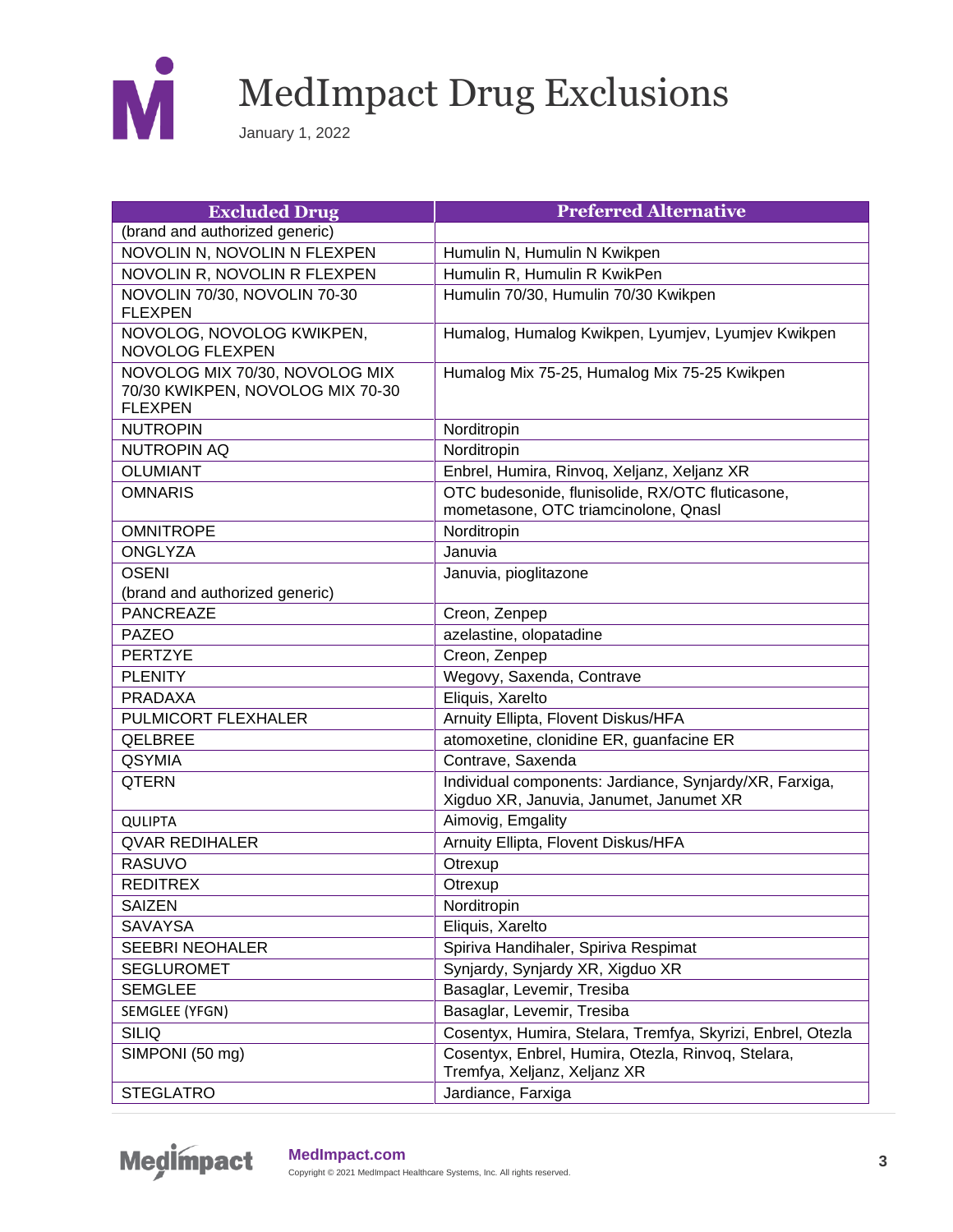

January 1, 2022

| <b>Excluded Drug</b>         | <b>Preferred Alternative</b>                                                                                               |
|------------------------------|----------------------------------------------------------------------------------------------------------------------------|
| <b>STEGLUJAN</b>             | Individual components: Jardiance, Synjardy/XR, Farxiga,<br>Xigduo XR, Januvia, Janumet, Janumet XR                         |
| <b>SYMPROIC</b>              |                                                                                                                            |
|                              | Linzess, Movantik                                                                                                          |
| <b>TALTZ</b>                 | Cosentyx, Enbrel, Humira, Otezla, Skyrizi, Stelara, Tremfya,<br>Xeljanz, Xeljanz XR                                        |
| <b>TERIPARATIDE</b>          | Forteo, Tymlos                                                                                                             |
| (Bonsity authorized generic) |                                                                                                                            |
| <b>TOUJEO MAX SOLOSTAR</b>   | Basaglar, Levemir, Tresiba                                                                                                 |
| <b>TOUJEO SOLOSTAR</b>       | Basaglar, Levemir, Tresiba                                                                                                 |
| <b>TRADJENTA</b>             | Januvia                                                                                                                    |
| <b>TRIJARDY XR</b>           | Individual components: Farxiga, Xigduo XR, Jardiance,<br>Synjardy, Synjardy XR, Janumet, Janumet XR, Januvia,<br>metformin |
| <b>TRULANCE</b>              | Linzess                                                                                                                    |
| <b>TUDORZA PRESSAIR</b>      | Spiriva Handihaler, Spiriva Respimat,                                                                                      |
| <b>TYRVAYA</b>               | Restasis, Xiidra                                                                                                           |
| UTIBRON NEOHALER             | Anoro Ellipta, Stiolto Respimat                                                                                            |
| <b>VERAMYST</b>              | Fluticasone RX/OTC, Flonase OTC, Mometasone                                                                                |
| <b>VESICARE LS</b>           | Solifenacin, oxybutynin                                                                                                    |
| <b>WIXELA INHUB</b>          | Advair Diskus/HFA, Breo Ellipta, Symbicort                                                                                 |
| <b>YUPELRI</b>               | Lonhala Magnair                                                                                                            |
| <b>ZELNORM</b>               | Linzess                                                                                                                    |
| <b>ZEPATIER</b>              | Epclusa, Harvoni, Vosevi                                                                                                   |
| <b>ZETONNA</b>               | OTC budesonide, flunisolide, RX/OTC fluticasone,                                                                           |
|                              | mometasone, OTC triamcinolone, Qnasl                                                                                       |
| <b>ZOMACTON</b>              | Norditropin                                                                                                                |

#### **Non-Essential Drugs**

| <b>Excluded Drug</b>                                                                   | <b>Preferred Alternative</b>                                                                             |
|----------------------------------------------------------------------------------------|----------------------------------------------------------------------------------------------------------|
| ABSORICA, ABSORICA LD (brand and<br>authorized generic)                                | generic isotretinoin capsules                                                                            |
|                                                                                        |                                                                                                          |
| <b>ABSTRAL</b>                                                                         | fentanyl citrate lozenge                                                                                 |
| <b>ACUICYN</b>                                                                         | OTC OCuSOFT lid scrub, ocular antibiotics, OTC artificial<br>tears                                       |
| ACTICOAT, ACTICOAT 7, ACTICOAT<br>FLEX 3, ACTICOAT FLEX 7, ACTICOAT<br><b>SURGICAL</b> | OTC and other silver products                                                                            |
| <b>ACCRUFER</b>                                                                        | OTC oral iron preparations                                                                               |
| ADAPALENE SOLUTION                                                                     | Rx generic adapalene cream or lotion, Rx generic/OTC<br>adapalene gel, EpiDuo, generic topical tretinoin |
| <b>AERONEB GO</b>                                                                      | Aerochamber                                                                                              |
| ALEVICYN/SPRAY GEL                                                                     | OTC emollients or creams, OTC generic hydrocortisone,<br>OTC wound care products                         |

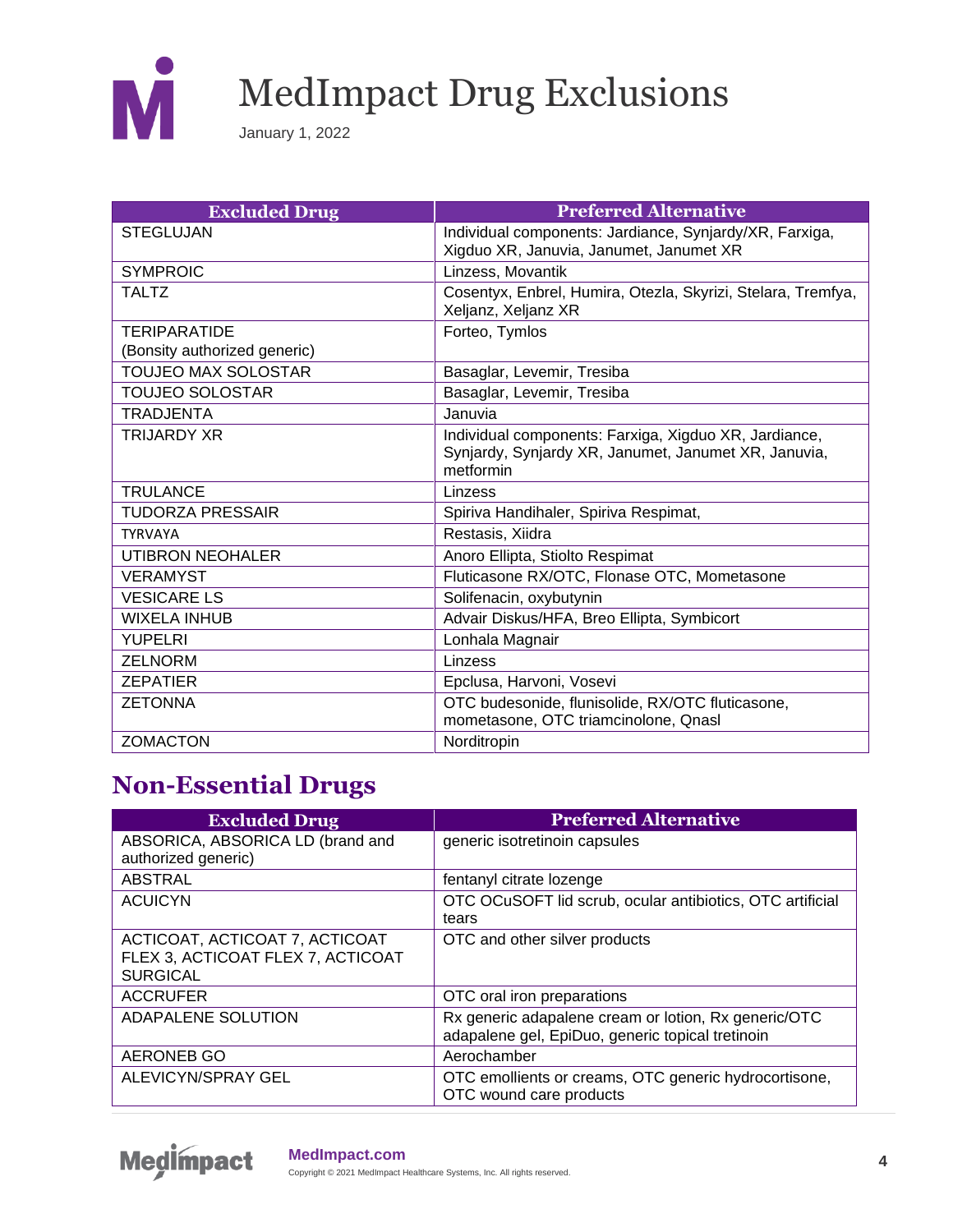

| <b>Excluded Drug</b>                                  | <b>Preferred Alternative</b>                                                                                                                                                |
|-------------------------------------------------------|-----------------------------------------------------------------------------------------------------------------------------------------------------------------------------|
| ALLEVYN, ALLEVYN ADHESIVE,<br><b>ALLEVYN HEEL</b>     | OTC and other foam bandage products                                                                                                                                         |
| ALLEVYN AG, ALLEVYN AG ADHESIVE,<br>ALLEVYN AG GENTLE | OTC and other foam bandage and silver products                                                                                                                              |
| <b>ALLZITAL</b>                                       | generic butalbital/acetaminophen (50mg-325mg tablet)                                                                                                                        |
| <b>ALZAIR</b>                                         | Chloraseptic Allergen Block                                                                                                                                                 |
| <b>AMRIX</b>                                          | cyclobenzaprine (5mg or 10mg)                                                                                                                                               |
| <b>AMZEEQ</b>                                         | Oral doxy/minocycline, topical antibiotics for acne (e.g.<br>dapsone, clindamycin)                                                                                          |
| <b>ANTARA</b>                                         | fenofibrate, micronized/nanocrystallized                                                                                                                                    |
| <b>ANTIVERT</b>                                       | OTC antihistamines                                                                                                                                                          |
| <b>APEXICON E</b>                                     | Generic high potency topical steroid (e.g., fluocinonide<br>0.05%, betamethasone dipropionate 0.05%)                                                                        |
| <b>APLENZIN</b>                                       | bupropion extended release, bupropion                                                                                                                                       |
| <b>AQUORAL</b>                                        | OTC saliva mouthwash, powder, or spray/pump                                                                                                                                 |
| <b>ARAZLO</b>                                         | Other tazarotene, tretinoin, or adapalene products                                                                                                                          |
| ASPIRIN/OMEPRAZOLE                                    | OTC aspirin, OTC omeprazole                                                                                                                                                 |
| <b>ASTERO</b>                                         | topical lidocaine                                                                                                                                                           |
| <b>ATOPADERM</b>                                      | OTC emollients (Eucerin, Cetaphil, petroleum jelly,<br>Aquaphor), pramoxine, Sarna lotion, topical<br>diphenhydramine, generic topical steroids, OTC wound<br>care products |
| <b>ATOPICLAIR</b>                                     | OTC hyaluronate products                                                                                                                                                    |
| <b>AUGMENTIN</b><br>(125 mg/5 mL suspension)          | generic amoxicillin/clavulanate suspension                                                                                                                                  |
| <b>AUVI-Q</b>                                         | generic epinephrine autoinjector, Symjepi                                                                                                                                   |
| <b>AVENOVA</b>                                        | OTC OCuSOFT lid scrub, ocular antibiotics, OTC artificial<br>tears                                                                                                          |
| <b>AVO CREAM</b>                                      | OTC hyaluronate products, OTC wound dressings, barrier<br>creams                                                                                                            |
| <b>AZADROX</b>                                        | OTC hydrogel/gel products for wound care, OTC first<br>aid/wound care dressings                                                                                             |
| <b>BALSAM PERU-CASTOR OIL</b>                         | OTC wound care products, barrier creams and ointments                                                                                                                       |
| <b>BEAU RX</b>                                        | Kelocote, Recedo                                                                                                                                                            |
| <b>BELVIQ</b>                                         | Wegovy, Saxenda, Contrave                                                                                                                                                   |
| <b>BELVIQ XR</b>                                      | Wegovy, Saxenda, Contrave                                                                                                                                                   |
| <b>BENZEPRO</b>                                       | generic or OTC topical benzoyl peroxide                                                                                                                                     |
| <b>BENZONATATE (Solubiomix)</b>                       | generic benzonatate                                                                                                                                                         |
| <b>BIAFINE</b>                                        | OTC hyaluronate products, OTC wound dressings, barrier<br>creams                                                                                                            |
| <b>BINOSTO</b>                                        | alendronate, ibandronate                                                                                                                                                    |
| <b>BIONECT</b>                                        | OTC hyaluronate products                                                                                                                                                    |
| <b>BIOSTEP</b>                                        | OTC collagen dressings                                                                                                                                                      |
| <b>BIOSTEP AG</b>                                     | OTC collagen dressings and silver products                                                                                                                                  |

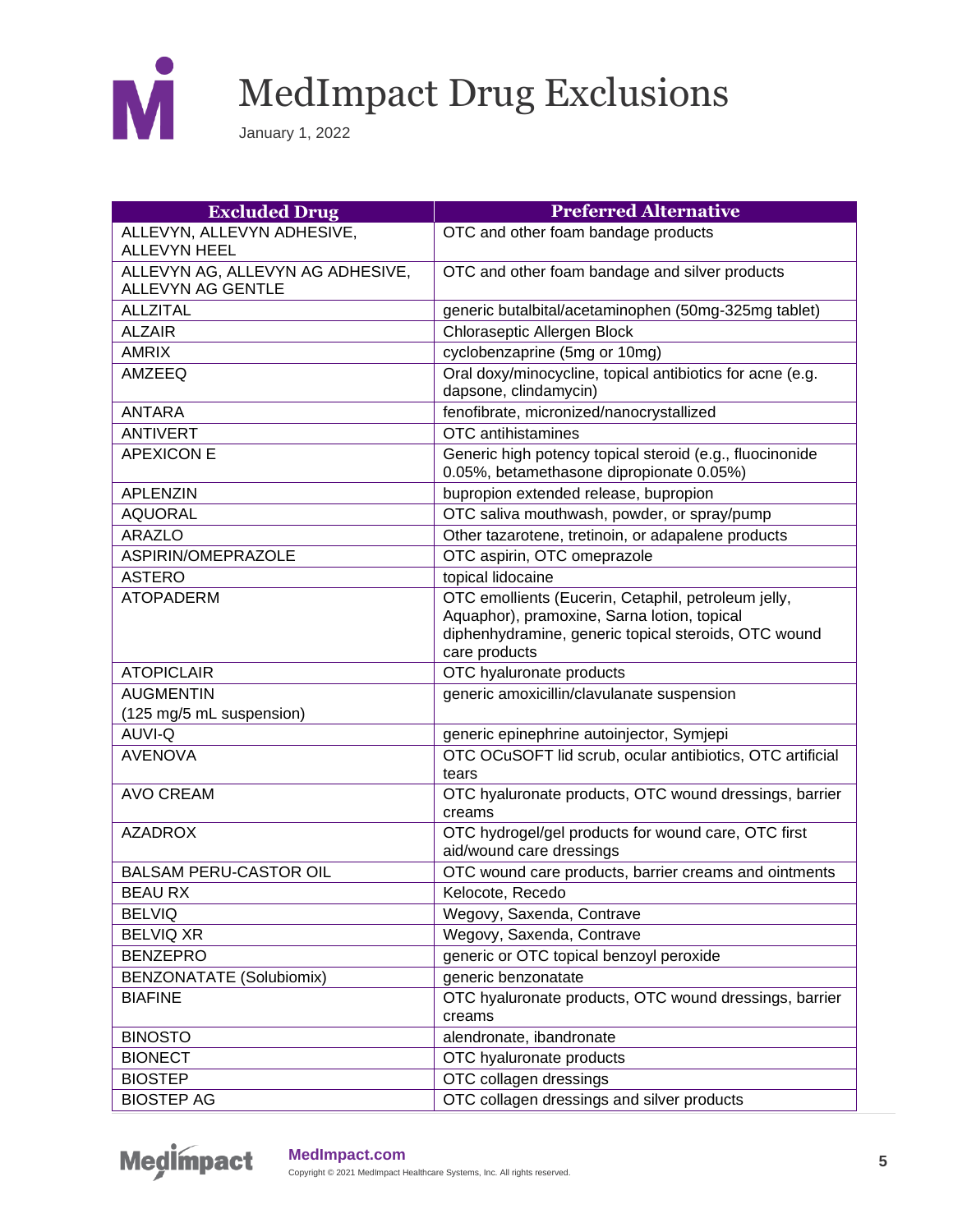

| <b>Excluded Drug</b>           | <b>Preferred Alternative</b>                                                                             |
|--------------------------------|----------------------------------------------------------------------------------------------------------|
| <b>BOCASAL</b>                 | OTC saliva mouthwash, powder, or spray/pump                                                              |
| <b>BONJESTA</b>                | OTC doxylamine, OTC pyridoxine                                                                           |
| <b>BPCO</b>                    | OTC wound care products, barrier creams and ointments                                                    |
| <b>BRYHALI</b>                 | Generic halobetasol ointment or cream, clobetasol                                                        |
|                                | propionate; generic betamethasone augmented 0.05%;<br>generic fluocinonide                               |
| BUTALBITAL-ACETAMINOPHEN       | generic butalbital/acetaminophen (50 mg-325 mg tablet)                                                   |
| (50 mg-300 mg capsules)        |                                                                                                          |
| BUTALBITAL-ACETAMINOPHEN       | Other butalbital products, such as generic                                                               |
| (25 mg-325 mg tablets)         | butalbital/acetaminophen (50 mg-325 mg tablet).                                                          |
| <b>CAMBIA</b>                  | Diclofenac oral tablets, other generic NSAIDs                                                            |
| <b>CAROSPIR</b>                | generic spironolactone tablets                                                                           |
| CELACYN                        | OTC Mederma, OTC Scarguard MD, OTC ScarAway                                                              |
| CELACYN POST PROCEDURE         | OTC moisturizing creams/cleansers                                                                        |
| <b>CERACADE</b>                | OTC emollients (Eucerin, Cetaphil, petroleum jelly,                                                      |
|                                | Aquaphor), pramoxine, Sarna lotion, topical                                                              |
|                                | diphenhydramine, generic topical steroids                                                                |
| <b>CERAMAX</b>                 | OTC emollients (Eucerin, Cetaphil, petroleum jelly,<br>Aquaphor), pramoxine, Sarna lotion                |
| CHLORZOXAZONE 375 mg, 750 mg   | generic chlorozoxazone (500 mg tablets)                                                                  |
| <b>CIRCUDERM</b>               | OTC wound care products, barrier creams and ointments                                                    |
| <b>CLEMASTINE FUMARATE</b>     | OTC antihistamines                                                                                       |
| <b>CONSENSI</b>                |                                                                                                          |
| <b>CONZIP</b>                  | Generic amlodipine and celecoxib (individually)<br>generic tramadol extended-release capsules or tablets |
| <b>COREMINO</b>                | generic immediate-release minocycline capsules or                                                        |
|                                | tablets, doxycycline                                                                                     |
| <b>DAXBIA</b>                  | Cephalexin                                                                                               |
| <b>DELUO</b>                   | OTC antiseptic cleansers                                                                                 |
| <b>DENAVIR</b>                 | Generic oral acyclovir, famciclovir, and valacyclovir                                                    |
| <b>DERMULCERA</b>              | OTC wound care products, barrier creams and ointments                                                    |
| <b>DESVENLAFAXINE ER</b>       | desvenlafaxine succinate ER, desvenlafaxine ER<br>(Ranbaxy)                                              |
| <b>DEXABLISS</b>               | Regular (not in a therapy pack) dexamethasone tablets                                                    |
| <b>DEXERYL</b>                 | OTC emollients or creams, OTC generic hydrocortisone                                                     |
| <b>DEXPAK</b>                  | dexamethasone tablets (1.5 mg)                                                                           |
| DICLOFENAC SODIUM              | topical diclofenac                                                                                       |
| DICLOFENAC SUBMICRONIZED       | generic oral NSAIDs, generic oral diclofenac                                                             |
| DIFENOXIN HCL/ATROPINE SULFATE | generic Lomotil tablets                                                                                  |
| DIFLORASONE DIACETATE          | Generic high to super-high potency topical steroid (e.g.,                                                |
| <b>CREAM/OINTMENT</b>          | fluocinonide, betamethasone dipropionate)                                                                |
| <b>DIMENTHO</b>                | Generic diclofenac topical preparations and OTC topical<br>counterirritants                              |
| DORYX MPC                      | Generic oral tetracyclines                                                                               |

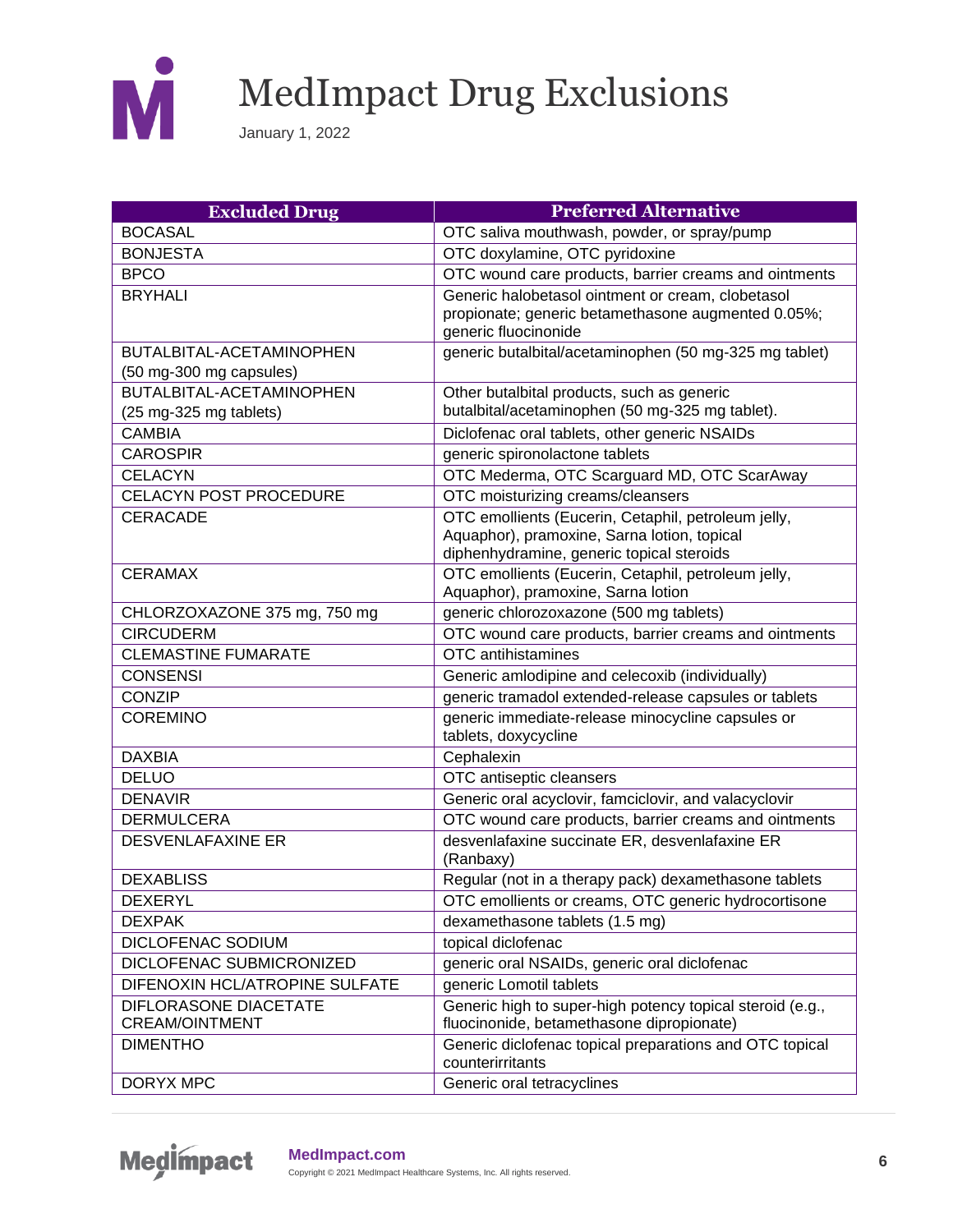

| <b>Excluded Drug</b>                                                                                                                              | <b>Preferred Alternative</b>                                                                                                                    |
|---------------------------------------------------------------------------------------------------------------------------------------------------|-------------------------------------------------------------------------------------------------------------------------------------------------|
| DOXYCYCLINE (selected strengths)                                                                                                                  | Generic doxycyclines                                                                                                                            |
| <b>DUEXIS</b>                                                                                                                                     | famotidine & ibuprofen                                                                                                                          |
| <b>DULOXETINE HCL</b>                                                                                                                             | generic duloxetine                                                                                                                              |
| <b>DURLAZA</b>                                                                                                                                    | RX/OTC aspirin, clopidogrel                                                                                                                     |
| <b>DUTOPROL</b>                                                                                                                                   | generic metoprolol, hydrochlorothiazide                                                                                                         |
| <b>DXEVO</b>                                                                                                                                      | Generic dexamethasone tablets                                                                                                                   |
| <b>EDLUAR</b>                                                                                                                                     | eszopiclone, zaleplon, zolpidem                                                                                                                 |
| <b>ELEPSIA XR</b>                                                                                                                                 | Generic levetiracetam ER tablets                                                                                                                |
| <b>ELETONE</b>                                                                                                                                    | OTC emollients or creams, OTC generic hydrocortisone                                                                                            |
| <b>ENDOFORM</b>                                                                                                                                   | OTC collagen dressings                                                                                                                          |
| <b>ENTTY</b>                                                                                                                                      | OTC emollients (Eucerin, Cetaphil, petroleum jelly,<br>Aquaphor), pramoxine, Sarna lotion, topical<br>diphenhydramine, generic topical steroids |
| <b>EPICERAM</b>                                                                                                                                   | OTC emollients (Eucerin, Cetaphil, petroleum jelly,<br>Aquaphor), pramoxine, Sarna lotion, topical<br>diphenhydramine, generic topical steroids |
| <b>EPICYN</b>                                                                                                                                     | OTC benzoyl peroxide cleansers                                                                                                                  |
| <b>EPISIL</b>                                                                                                                                     | OTC saliva substitutes                                                                                                                          |
| <b>ERTACZO</b>                                                                                                                                    | generic clotrimazole, econazole, ketoconazole, terbinafine                                                                                      |
| <b>EURAX</b>                                                                                                                                      | generic topical permethrin, oral ivermectin                                                                                                     |
| <b>EVZIO</b>                                                                                                                                      | Narcan                                                                                                                                          |
| <b>EXTINA</b>                                                                                                                                     | 2% ketoconazole shampoo or cream                                                                                                                |
| <b>FABIOR</b>                                                                                                                                     | Generic topical adapalene, tretinoin, tazarotene<br>creams/gels                                                                                 |
| FENOFIBRATE (selected strengths)                                                                                                                  | generic fenofibrate, micronized/nanocrystallized                                                                                                |
| FENOPROFEN CALCIUM                                                                                                                                | generic oral NSAIDs                                                                                                                             |
| <b>FENTORA</b>                                                                                                                                    | fentanyl citrate lozenge                                                                                                                        |
| FEXMID (brand and generic)                                                                                                                        | cyclobenzaprine (5mg or 10mg)                                                                                                                   |
| <b>FORFIVO XL</b>                                                                                                                                 | bupropion extended release                                                                                                                      |
| <b>FORTAMET</b>                                                                                                                                   | metformin IR, metformin ER (generic for Glucophage XR)                                                                                          |
| GELCLAIR, GELX, PROTHELIAL                                                                                                                        | Rincinol PRN, Magic mouthwash                                                                                                                   |
| <b>GEL-MATRIX SILICONE PAD</b><br>(Cellpad, Cicasil, Cicatrace, Derm-Silk,<br>Kelotop, Prosilk, Scarcinpad, Scarsilk,<br>Silivex, Sil-K, Siltrex) | OTC Scargel, OTC silicone gel sheet                                                                                                             |
| <b>GENADUR</b>                                                                                                                                    | OTC nail strengthener                                                                                                                           |
| <b>GLUMETZA</b>                                                                                                                                   | generic Glucophage XR                                                                                                                           |
| <b>GLYCATE</b>                                                                                                                                    | generic glycopyrrolate (1mg tablets)                                                                                                            |
| <b>GOCOVRI</b>                                                                                                                                    | generic amantadine IR (100mg tablets)                                                                                                           |
| <b>GONITRO</b>                                                                                                                                    | generic nitroglycerin sublingual tablets, generic<br>nitroglycerin translingual spray                                                           |
| <b>GRALISE</b>                                                                                                                                    | gabapentin immediate-release                                                                                                                    |
| <b>HALUCORT</b>                                                                                                                                   | Generic topical corticosteroids                                                                                                                 |

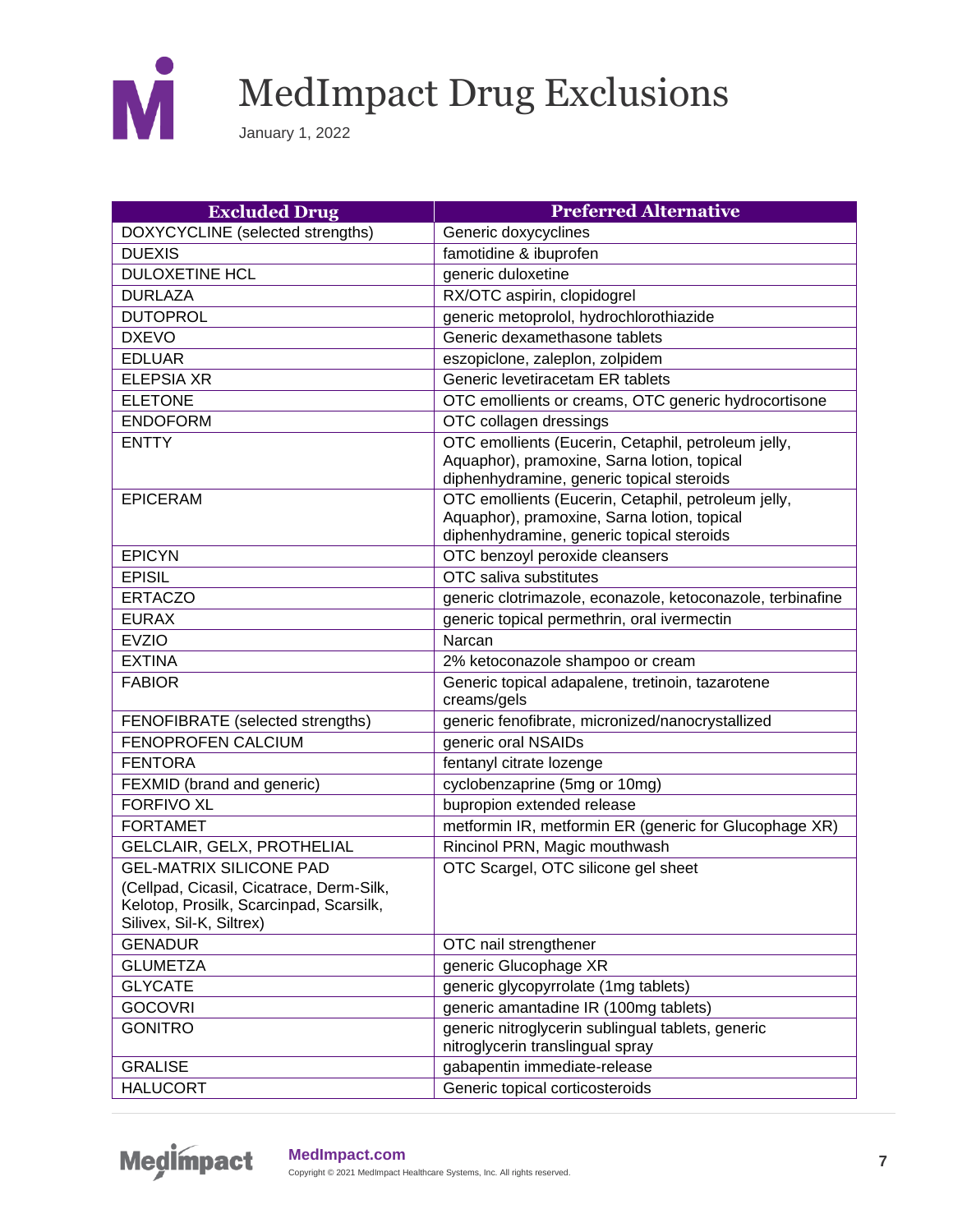

| <b>Excluded Drug</b>                                     | <b>Preferred Alternative</b>                                                                                                                                                      |
|----------------------------------------------------------|-----------------------------------------------------------------------------------------------------------------------------------------------------------------------------------|
| <b>HELIDAC</b>                                           | Bismuth subsalicylate OTC, metronidazole, tetracycline                                                                                                                            |
| <b>HORIZANT</b>                                          | gabapentin immediate-release                                                                                                                                                      |
| HPR/PLUS/MB/HYDROGEL                                     | generic topical clobetasol or hydrocortisone, OTC<br>emollient products (CeraVe, etc.)                                                                                            |
| <b>HPR PLUS</b>                                          | Any antiseptic wound care product, OTC emollient                                                                                                                                  |
| <b>HYCLODEX</b>                                          | Di-Dak Sol (sodium hypochlorite 0.0125%), Dakin's<br>solution (sodium hypochlorite 0.125%, 0.25%, and 0.50%),<br>Hysept (sodium hypochlorite 0.5%), and H-Chlor<br>(0.062/0.125%) |
| <b>HYCOFENIX</b>                                         | OTC 1% hydrocortisone                                                                                                                                                             |
| HYDROCODONE-ACETAMINOPHEN<br>(10 mg-32 mg oral solution) | hydrocodone-acetaminophen 10mg-300mg tablets,<br>10mg-325mg tablets, 7.5-325mg oral solution                                                                                      |
| HYDROFERA BLUE, HYDROFERA BLUE<br><b>READY</b>           | Any antiseptic wound dressing                                                                                                                                                     |
| <b>HYDROCERIN</b>                                        | OTC emollients                                                                                                                                                                    |
| <b>HYGEL</b>                                             | Any moisture-retaining skin/wound protectant product                                                                                                                              |
| <b>HYLATOPIC PLUS</b>                                    | OTC emollients (Eucerin, Cetaphil, petroleum jelly,<br>Aquaphor), pramoxine, Sarna lotion, topical<br>diphenhydramine, generic topical steroids, OTC wound<br>care products       |
| <b>IMPEKLO</b>                                           | Other topical formulations of generic clobetasol 0.05%,                                                                                                                           |
|                                                          | other topical high-potency generic corticosteroids                                                                                                                                |
| <b>IMPOYZ</b>                                            | Other topical formulations of generic clobetasol 0.05%<br>(e.g. cream, foam), Other topical high-potency generic<br>corticosteroids                                               |
| <b>INDOCIN</b>                                           | diclofenac oral and capsicum                                                                                                                                                      |
| INDOMETHACIN (Tivorbex authorized<br>generic)            | Other NSAIDs, including other indomethacin products                                                                                                                               |
| <b>INDERAL XL</b>                                        | propranolol tablets                                                                                                                                                               |
| <b>INNOPRAN XL</b>                                       | propranolol tablets                                                                                                                                                               |
| <b>INTERMEZZO</b>                                        | eszopiclone, zaleplon, zolpidem                                                                                                                                                   |
| <b>IRENKA</b>                                            | Duloxetine 20mg capsules                                                                                                                                                          |
| <b>ISOTRETINOIN BRANDS</b>                               | generic isotretinoin capsules                                                                                                                                                     |
| <b>JUBLIA</b>                                            | generic terbinafine, fluconazole, itraconazole, ciclopirox                                                                                                                        |
| <b>KAMDOY</b>                                            | topical lidocaine                                                                                                                                                                 |
| <b>KATERZIA</b>                                          | amlodipine tablets                                                                                                                                                                |
| <b>KELARX</b>                                            | OTC Mederma, OTC Scarguard MD                                                                                                                                                     |
| KERAGEL, KERAGELT KERAMATRIX                             | OTC wound care products/dressings                                                                                                                                                 |
| KETOROLAC TROMETHAMINE NASAL<br><b>SPRAY</b>             | Other NSAIDS (e.g. ibuprofen, naproxen) and analgesia<br>products.                                                                                                                |
| KHEDEZLA (brand and generic)                             | desvenlafaxine succinate extended release,<br>desvenlafaxine extended release (Ranbaxy)                                                                                           |
| <b>KIVIK</b>                                             | OTC emollients, OTC or generic topical steroids                                                                                                                                   |
| KRISTALOSE/LACTULOSE PACKETS                             | generic lactulose solution                                                                                                                                                        |

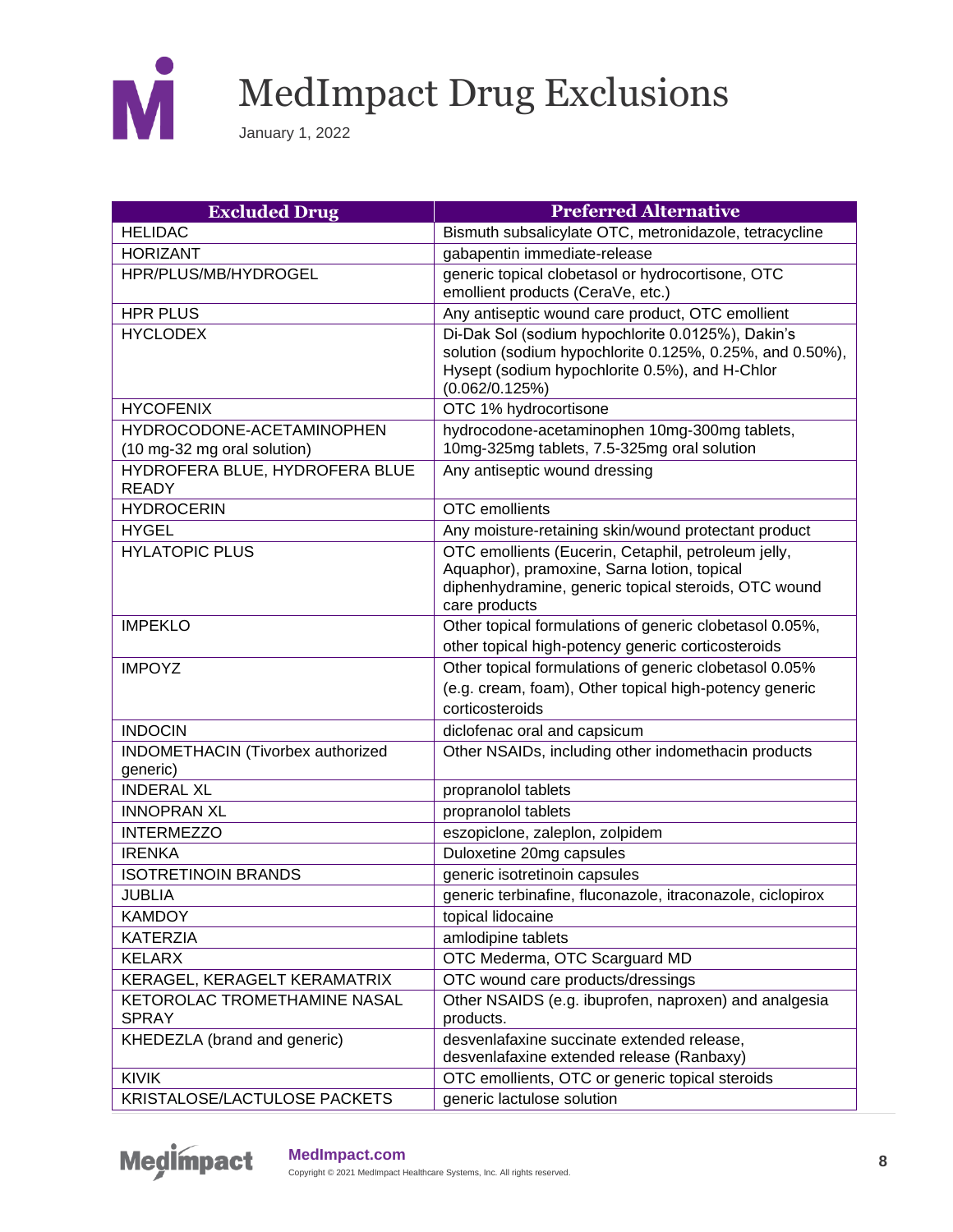

| <b>Excluded Drug</b>                                                    | <b>Preferred Alternative</b>                                                                                                                    |
|-------------------------------------------------------------------------|-------------------------------------------------------------------------------------------------------------------------------------------------|
| LAZANDA                                                                 | fentanyl citrate lozenge                                                                                                                        |
| LEVICYN/SG                                                              | OTC emollients or creams, OTC generic hydrocortisone,<br>OTC wound care products                                                                |
| LEVORPHANOL 3 MG                                                        | Generic morphine IR, oxycodone IR                                                                                                               |
| <b>LEXETTE</b>                                                          | generic halobetasol ointment or cream; generic clobetasol;<br>generic betamethasone; generic fluocinonide                                       |
| LIDOCAINE HCL/ALOE/COLLAGEN                                             | lidocaine, OTC aloe, OTC emollients                                                                                                             |
| LIDOCAINE/TETRACAINE                                                    | generic lidocaine 5% topical, lidocaine-prilocaine topical<br>cream                                                                             |
| LIDOCAINE/PRILOCAINE 2.5%/2.5% (kit)                                    | generic lidocaine 5% topical, lidocaine-prilocaine topical<br>cream                                                                             |
| <b>LIDOTREX</b>                                                         | lidocaine, OTC vitamin E, OTC aloe, OTC emollients                                                                                              |
| <b>LOCORT</b>                                                           | Generic dexamethasone tablets                                                                                                                   |
| <b>LORZONE</b>                                                          | generic chlorzoxazone (500 mg tablets)                                                                                                          |
| <b>LOUTREX</b>                                                          | OTC emollients (Eucerin, Cetaphil, Aquaphor)                                                                                                    |
| <b>LOYON</b>                                                            | topical dimethicone                                                                                                                             |
| <b>LURADROX</b>                                                         | OTC hyaluronate products                                                                                                                        |
| LUXAMEND                                                                | OTC hyaluronate products, OTC wound dressings, barrier<br>creams                                                                                |
| <b>LYRICA CR</b>                                                        | immediate-release gabapentin, immediate-release Lyrica                                                                                          |
| <b>MATRISTEM, MATRISTEM</b><br><b>MICROMATRIX</b>                       | OTC wound care products/dressings                                                                                                               |
| <b>MEDIHONEY</b>                                                        | OTC wound dressings, hyaluronate, barrier creams,<br>emollients                                                                                 |
| METFORMIN HCL ER (gastric release,<br>modified release, i.e., Glumetza) | generic metformin IR, generic Glucophage XR (metformin<br>ER)                                                                                   |
| MICROCYN, MICROCYN HYDROGEL                                             | OTC wound care products                                                                                                                         |
| <b>MIMYX</b>                                                            | OTC emollients (Eucerin, Cetaphil, petroleum jelly,<br>Aquaphor), promoxine, Sarna lotion, topical<br>diphenhydramine, generic topical steroids |
| <b>MINOCYCLINE HCL ER</b>                                               | generic immediate-release minocycline capsules or<br>tablets, doxycycline                                                                       |
| MINOCYCLINE HCL MICROSPHERES                                            | generic immediate-release minocycline capsules or<br>tablets, doxycycline                                                                       |
| <b>MINOLIRA ER</b>                                                      | generic immediate-release minocycline capsules or<br>tablets, doxycycline                                                                       |
| <b>MISTASSIST</b>                                                       | alternative respiratory assistance devices (nebulizers,<br>spacers, inspiratory muscle trainers)                                                |
| <b>MOTOFEN</b>                                                          | Diphenoxylate-atropine, Loperamide OTC                                                                                                          |
| <b>MUGARD</b>                                                           | oral baking soda and salt rinses, magic mouthwash<br>preparation                                                                                |
| <b>NALFON</b>                                                           | generic oral NSAIDs                                                                                                                             |
| <b>NAPRELAN</b>                                                         | naproxen                                                                                                                                        |
| NAPROXEN ORAL SUSPENSION                                                | Ibuprofen suspension, OTC NSAIDs                                                                                                                |

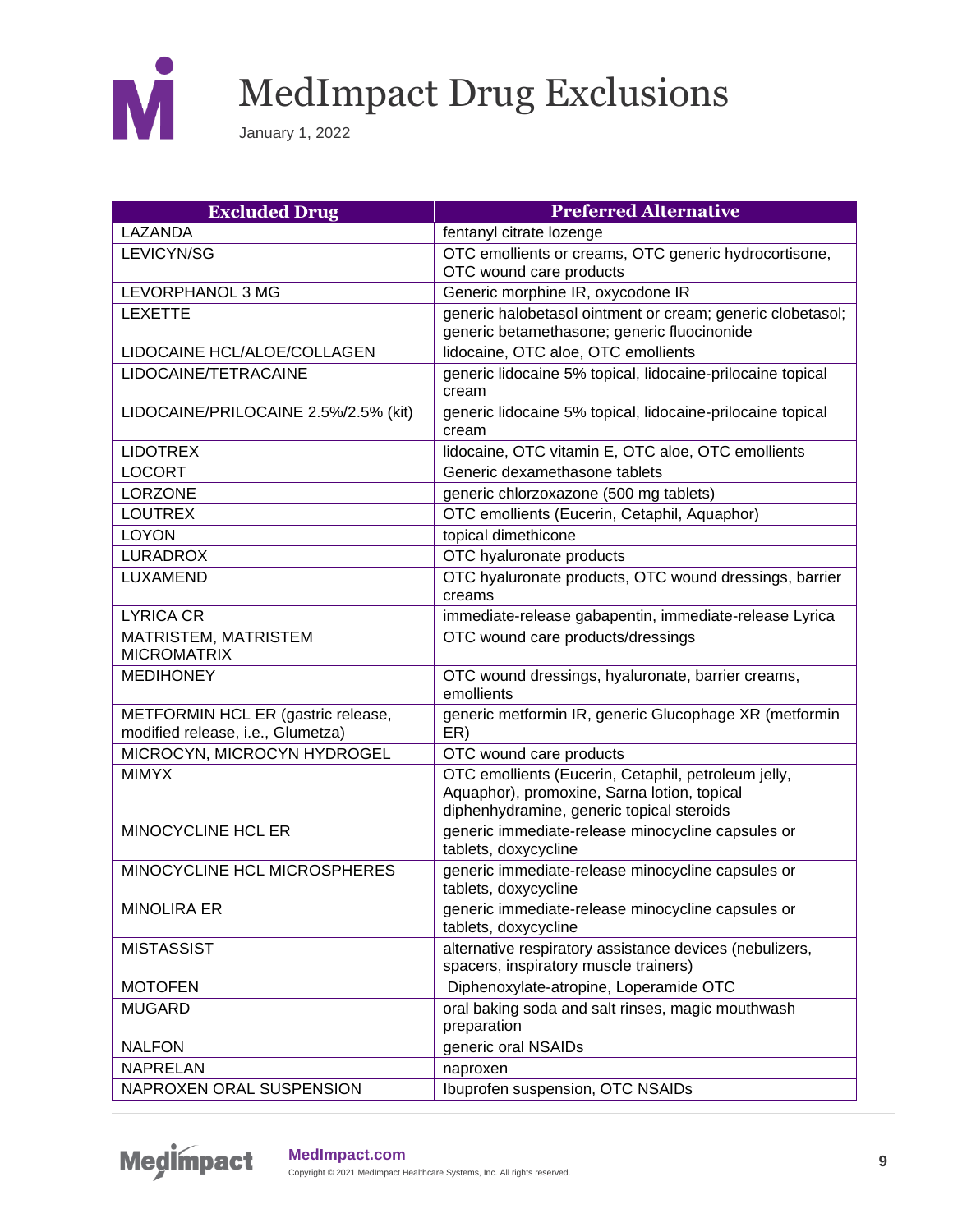

| <b>Excluded Drug</b>                               | <b>Preferred Alternative</b>                                                                                                                                                |
|----------------------------------------------------|-----------------------------------------------------------------------------------------------------------------------------------------------------------------------------|
| <b>NAPROXEN SODIUM ER</b>                          | naproxen                                                                                                                                                                    |
| NAPROXEN/ESOMEPRAZOLE MAG                          | naproxen & esomeprazole magnesium, lansoprazole,<br>omeprazole, or pantoprazole                                                                                             |
| <b>NASCOBAL</b>                                    | Generic cyanocobalamin (e.g. injectable, oral, or<br>sublingual)                                                                                                            |
| <b>NEOCERA</b>                                     | OTC emollients (Eucerin, Cetaphil, petroleum jelly,<br>Aquaphor), pramoxine, Sarna lotion, topical<br>diphenhydramine, generic topical steroids                             |
| <b>NEOSALUS</b>                                    | OTC emollients (Eucerin, Cetaphil, petroleum jelly,<br>Aquaphor), pramoxine, Sarna lotion, topical<br>diphenhydramine, generic topical steroids                             |
| <b>NEUTRASAL</b>                                   | OTC saliva mouthwash, powder, or spray/pump                                                                                                                                 |
| <b>NIVATOPIC PLUS</b>                              | OTC emollients (Eucerin, Cetaphil, petroleum jelly,<br>Aquaphor), pramoxine, Sarna lotion, topical<br>diphenhydramine, generic topical steroids, OTC wound<br>care products |
| <b>NORITATE</b>                                    | 0.75% metronidazole cream or lotion                                                                                                                                         |
| NORTRIPTYLINE 20 MG/10ML UNIT-<br><b>DOSE CUPS</b> | Generic nortriptyline capsules and oral solution<br>(10mg/5mL)                                                                                                              |
| <b>NUTRASEB</b>                                    | OTC topical antifungal products, OTC topical low-potency<br>steroids                                                                                                        |
| <b>NUVAIL</b>                                      | OTC nail strengthener                                                                                                                                                       |
| <b>OASIS ULTRA</b>                                 | OTC wound care products                                                                                                                                                     |
| <b>ONSOLIS</b>                                     | fentanyl citrate lozenge                                                                                                                                                    |
| <b>ONZETRA XSAIL</b>                               | sumatriptan                                                                                                                                                                 |
| <b>ORAFATE</b>                                     | Oral baking soda and salt rinses, magic mouthwash<br>preparation                                                                                                            |
| <b>ORAPEUTIC</b>                                   | OTC mouth pain/protectant products (e.g., Rincinol PRN<br>Mouth Sore Rinse)                                                                                                 |
| <b>ORTIKOS</b>                                     | Generic budesonide EC 3 mg capsules                                                                                                                                         |
| <b>OSMOLEX ER</b>                                  | generic amantadine IR (100mg tablets)                                                                                                                                       |
| PAIN EASE MEDIUM STREAM SPRAY                      | OTC lidocaine, prilocaine, benzocaine                                                                                                                                       |
| <b>PENNSAID</b>                                    | <b>Diclofenac</b>                                                                                                                                                           |
| <b>PEXEVA</b>                                      | paroxetine                                                                                                                                                                  |
| PHLAG SPRAY                                        | OTC treatments including calamine, hydrocortisone (a<br>weak steroid), camphor, diphenhydramine hydrochloride<br>(HCI), benzocaine and menthol                              |
| <b>PICATO</b>                                      | fluorouracil 0.5%, 4%, or 5% cream, fluorouracil 2% or 5%<br>solution, imiquimod 5% cream, diclofenac sodium 3% gel                                                         |
| <b>PLIXDA</b><br>(brand and authorized generic)    | Rx generic adapalene cream or lotion, Rx generic/OTC<br>adapalene gel, EpiDuo, generic topical tretinoin                                                                    |
| <b>PONVORY</b>                                     | Gilenya, Mayzent                                                                                                                                                            |
| <b>PRESTALIA</b>                                   | amlodipine and benazepril                                                                                                                                                   |
| PROAIR DIGIHALER                                   | generic albuterol inhalers                                                                                                                                                  |

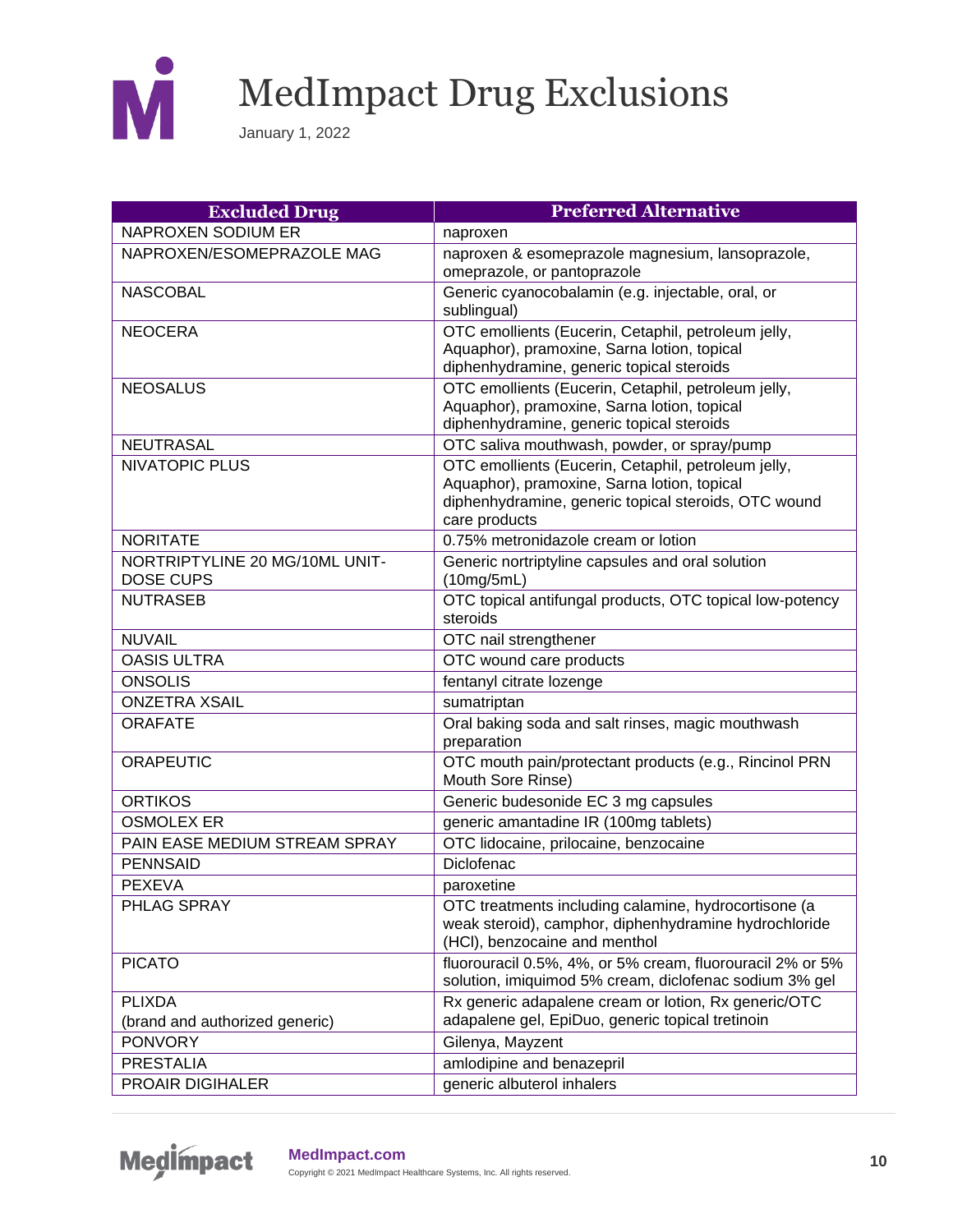

| <b>Excluded Drug</b>             | <b>Preferred Alternative</b>                                                                 |
|----------------------------------|----------------------------------------------------------------------------------------------|
| PROAIR RESPICLICK                | generic albuterol inhalers                                                                   |
| <b>PROLATE</b>                   | Oxycodone-acetaminophen tablets, hydrocodone-                                                |
|                                  | acetaminophen solution                                                                       |
| <b>PROMISE B</b>                 | OTC topical antifungal products, OTC topical steroids,                                       |
|                                  | OTC ketoconazole/dandruff shampoos                                                           |
| PROTYL AG                        | OTC wound care, SilvaSorb, Hydrogel AG                                                       |
| <b>PRUMYX</b>                    | OTC topical emollients                                                                       |
| <b>PRUTECT</b>                   | OTC hyaluronate products, OTC wound dressings, barrier<br>creams                             |
| <b>PULMOSAL</b>                  | Generic options of sodium chloride inhalation solutions                                      |
| RADIAPLEX RX                     | OTC hyaluronate products, OTC aloe, OTC emollient<br>products, OTC wound care products       |
| <b>RAMELTEON</b>                 | eszopiclone, zaleplon, zolpidem                                                              |
| <b>RAYOS</b>                     | prednisone IR                                                                                |
| <b>REGENECARE</b>                | lidocaine, OTC vitamin E, OTC aloe, OTC emollients                                           |
| <b>RELAFEN DS</b>                | Generic nabumetone tablets in other strengths and/or<br>other OTC/generic NSAIDs             |
| RELEXXII (72 mg)                 | Methylphenidate ER, dexmethylphenidate XR                                                    |
| <b>RELTONE</b>                   | Generic ursodiol                                                                             |
| REPLICARE, REPLICARE THIN,       | OTC wound care products/dressings                                                            |
| REPLICARE ULTRA, REPLICARE ULTRA |                                                                                              |
| <b>SACRUM</b>                    |                                                                                              |
| <b>RESTIZAN</b>                  | OTC Mederma, OTC Scarguard MD, OTC ScarAway                                                  |
| <b>ROSZET</b>                    | Generic ezetimibe and rosuvastatin                                                           |
| <b>ROZEREM</b>                   | eszopiclone, zaleplon, zolpidem                                                              |
| RYCLORA (brand and generic)      | OTC diphenhydramine, OTC chlorpheniramine                                                    |
| RYVENT (brand and generic)       | generic carbinoxamine (4 mg tablets)                                                         |
| <b>SALIVAMAX</b>                 | OTC saliva mouthwash, powder, or spray/pump                                                  |
| <b>SALIVATERX</b>                | OTC saliva mouthwash, powder, or spray/pump                                                  |
| <b>SCARCARE</b>                  | OTC Mederma, OTC Scarguard MD, OTC Bio Oil                                                   |
| <b>SCARCIN</b>                   | OTC Mederma, OTC Scarguard MD, OTC ScarAway                                                  |
| <b>SCARCIN ROLL ON</b>           |                                                                                              |
| <b>SEBUDERM</b>                  | OTC topical antifungal products, OTC topical steroids,<br>OTC ketoconazole/dandruff shampoos |
| <b>SEYSARA</b>                   | generic immediate-release minocycline capsules or<br>tablets, doxycycline                    |
| <b>SILATRIX</b>                  | OTC oral mucosal protectants and mouth sore rinses                                           |
|                                  | (e.g., Canker Cover, Canker Relief, G.U.M Rincinol P.R.N)                                    |
| <b>SILIPAC</b>                   | OTC Mederma, OTC Scarguard MD, OTC Bio Oil                                                   |
| <b>SILVRSTAT</b>                 | OTC anti-microbial products or silver wound gels                                             |
| <b>SITAVIG</b>                   | acyclovir tablets, valacyclovir tablets, famciclovir tablets                                 |
| <b>STENDRA</b>                   | sildenafil, tadalafil                                                                        |
| <b>SUMADAN</b>                   | Generic sulfacetamide sodium/sulfur topical products                                         |

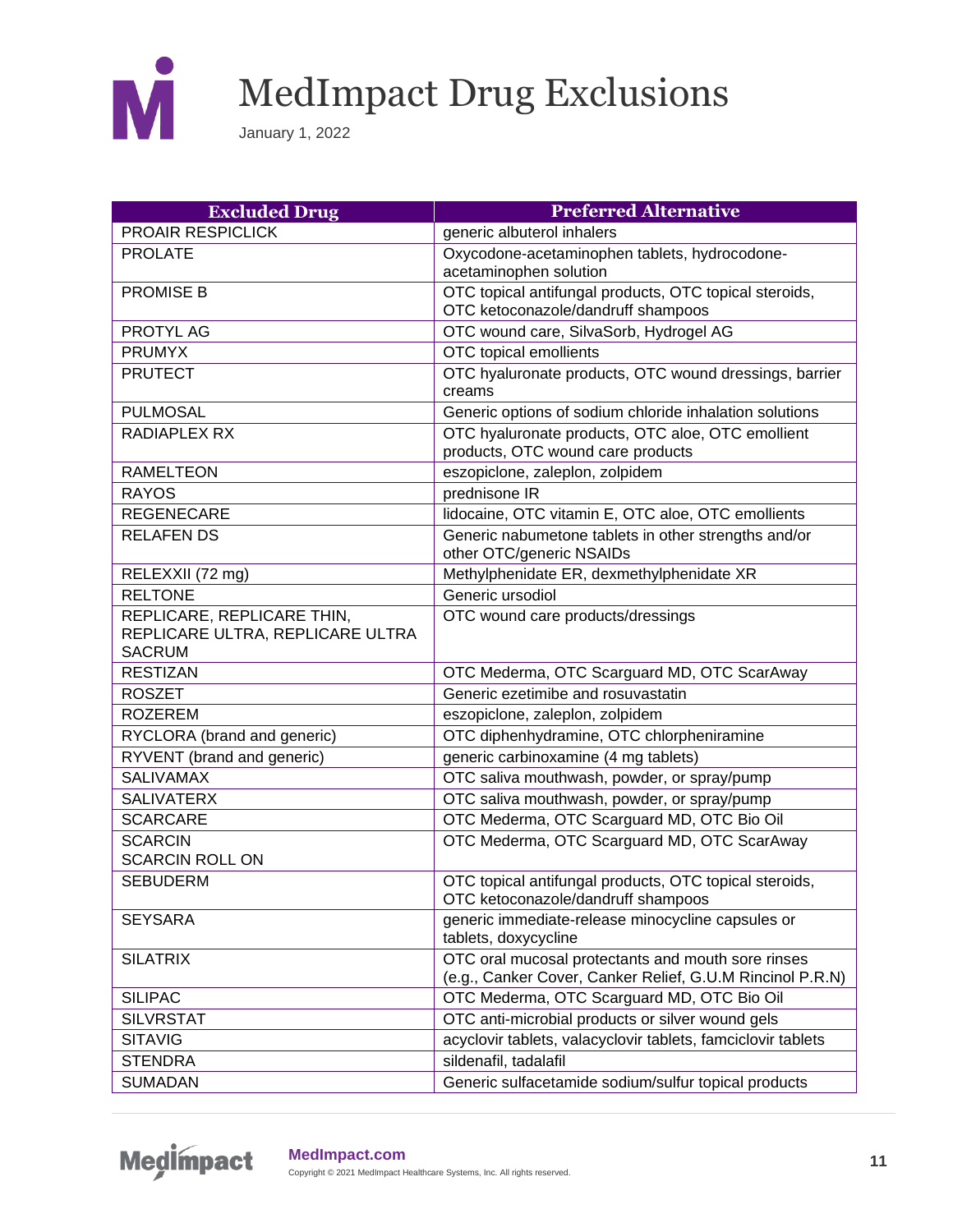

| <b>Excluded Drug</b>         | <b>Preferred Alternative</b>                              |
|------------------------------|-----------------------------------------------------------|
| <b>SOLODYN</b>               | generic immediate-release minocycline capsules or         |
|                              | tablets, doxycycline                                      |
| SOLOX gel                    | OTC One Silver wound dressing gel, OTC wound              |
|                              | management products                                       |
| <b>SONAFINE</b>              | OTC hyaluronate products, OTC wound dressings, barrier    |
|                              | creams                                                    |
| SP SCAR MANAGEMENT           | OTC Mederma, OTC Scarguard MD, OTC ScarAway               |
| <b>SPRIX</b>                 | ibuprofen, naproxen                                       |
| <b>SUBSYS</b>                | fentanyl citrate lozenge                                  |
| <b>SULFACLEANSE</b>          | generic sulfur/sodium sulfacetamide topical products      |
| <b>SUMAXIN TS</b>            | generic sulfur/sodium sulfacetamide topical products      |
| <b>SUVICORT</b>              | lidocaine, OTC aloe, OTC emollients                       |
| <b>SYNERDERM</b>             | palm oil                                                  |
| <b>TAPERDEX</b>              | dexamethasone tablets (1.5 mg)                            |
| <b>TETRIX</b>                | OTC wound care products, barrier creams and ointments     |
| <b>THERAPEVO</b>             | OTC hyaluronate products, OTC wound dressings, barrier    |
|                              | creams                                                    |
|                              |                                                           |
| <b>TIVORBEX</b>              | indomethacin                                              |
| <b>TOLSURA</b>               | generic itraconazole                                      |
| <b>TOSYMRA</b>               | Imitrex nasal spray, sumatriptan subcutaneous injection,  |
|                              | other triptan oral products                               |
| TRAMADOL (100 mg tablets)    | Tramadol 50 mg tablets                                    |
| <b>TREXIMET</b>              | sumatriptan, naproxen                                     |
| TREZIX (brand and generic)   | acetaminophen/codeine                                     |
| <b>TRIANEX</b>               | generic triamcinolone acetonide 0.03%-0.1% ointment       |
| <b>ULTRAVATE</b>             | Generic halobetasol ointment or cream, clobetasol         |
|                              | propionate, generic betamethasone augmented 0.05%,        |
|                              | generic fluocinonide 0.1%                                 |
| <b>VANATOL LQ</b>            | butalbital/acetaminophen/caffeine (50mg-325mg-40mg)       |
|                              | tablets/capsules                                          |
| <b>VANATOL S</b>             | butalbital/acetaminophen/caffeine (50mg-325mg-40mg)       |
| <b>VASHE WOUND</b>           | tablets/capsules<br>OTC wound care products, wound washes |
|                              |                                                           |
| VELTIN (brand and generic)   | generic clindamycin topical, generic tretinoin topical    |
| <b>VENELEX</b>               | OTC wound care products, barrier creams and ointments     |
| <b>VERDESO</b>               | generic desonide 0.05% cream, lotion, or ointment         |
| <b>VIEKIRA PAK</b>           | Epclusa, Harvoni, Vosevi                                  |
| <b>VIMOVO</b>                | naproxen & esomeprazole                                   |
| <b>VIVLODEX</b>              | meloxicam                                                 |
| <b>XERESE</b>                | oral acyclovir, famciclovir, valacyclovir                 |
| XEROFORM PETROLATUM DRESSING | OTC wound care products                                   |

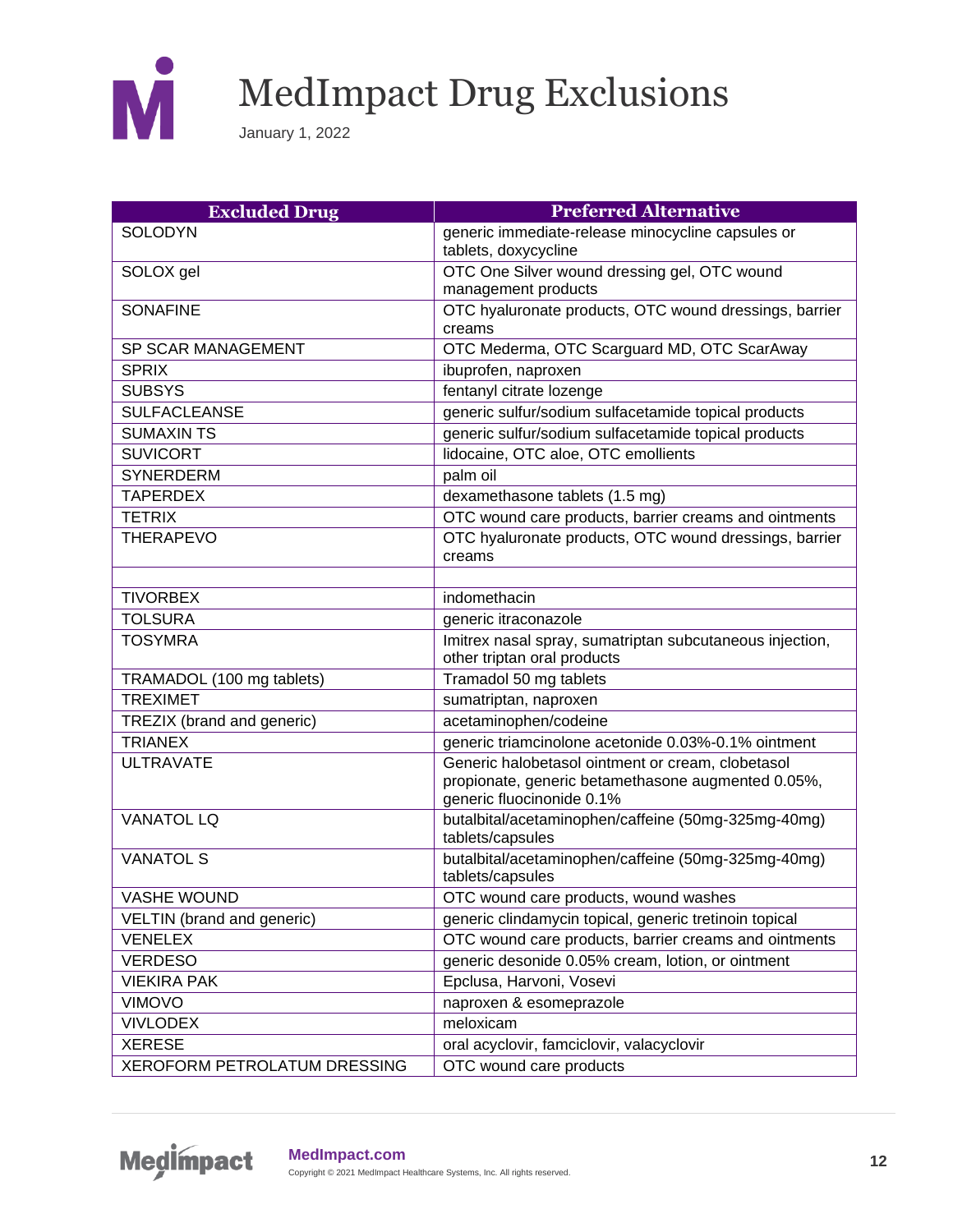

January 1, 2022

| <b>Excluded Drug</b>                  | <b>Preferred Alternative</b>                               |
|---------------------------------------|------------------------------------------------------------|
| <b>XIMINO</b>                         | generic immediate-release minocycline capsules or          |
|                                       | tablets, doxycycline                                       |
| <b>XOLEGEL</b>                        | 2% ketoconazole shampoo or cream                           |
| YOSPRALA (81/40 mg, 325/40 mg) (brand | Rx/OTC aspirin, RX/OTC omeprazole                          |
| and generic)                          |                                                            |
| <b>ZCORT</b>                          | Generic dexamethasone tablets (1.5 mg)                     |
| <b>ZECUITY</b>                        | sumatriptan                                                |
| <b>ZEGERID PACKET</b>                 | OTC antacid and PPI (e.g., omeprazole)                     |
| <b>ZEMA-PAK</b>                       | dexamethasone tablets (1.5 mg)                             |
| <b>ZEMBRACE SYMTOUCH</b>              | sumatriptan                                                |
| <b>ZERVIATE</b>                       | Azelastine, epinastine or olopatadine ophthalmic solutions |
| ZIANA (brand and generic)             | generic clindamycin topical, generic tretinoin topical     |
| <b>ZILEUTON ER</b>                    | montelukast, zafirlukast                                   |
| <b>ZILXI</b>                          | Generic oral tetracylines                                  |
| <b>ZIPSOR</b>                         | Diclofenac                                                 |
| <b>ZODEX</b>                          | Generic dexamethasone, generic methylprednisolone          |
|                                       | dose packs                                                 |
| <b>ZOLPIMIST</b>                      | eszopiclone, zaleplon, zolpidem                            |
| ZONACORT                              | dexamethasone tablets (1.5 mg)                             |
| <b>ZONALON</b>                        | topical corticosteroid                                     |
| <b>ZORVOLEX</b>                       | diclofenac                                                 |
| ZOVIRAX (brand and generic)           | Generic oral acyclovir, famciclovir, and valacyclovir      |
| <b>ZTLIDO</b>                         | immediate-release gabapentin, immediate-release Lyrica,    |
|                                       | generic lidocaine 5% topical patches, OTC lidocaine        |
|                                       | cream, generic Rx lidocaine cream, solution, or ointment   |
| <b>ZUPLENZ</b>                        | ondansetron ODT                                            |
| <b>ZYCLARA</b>                        | fluorouracil 0.5%, 4%, or 5% cream, fluorouracil solution, |
|                                       | imiquimod 5% cream, diclofenac sodium 3% gel               |
| <b>ZYFLO</b>                          | montelukast, zafirlukast                                   |
| <b>ZYFLO CR</b>                       | montelukast, zafirlukast                                   |

#### **High-Cost, Non-Essential Products**

| <b>Excluded Drug</b>  | <b>Preferred Alternative</b>                            |
|-----------------------|---------------------------------------------------------|
| <b>ACCUCAINE</b>      | lidocaine topical                                       |
| ACTIVE-PAC            | generic gabapentin IR and lidocaine/menthol topical     |
| <b>ACYCLOVIX</b>      | oral acyclovir, OTC oral pain relievers                 |
| <b>ADAZIN</b>         | OTC lidocaine, benzocaine, methyl salicylate, capsaicin |
|                       | creams                                                  |
| ALCORTIN A            | hydrocortisone-iodoquinol cream, ciclopirox cream,      |
|                       | clotrimazole cream                                      |
| <b>ALLEVESS PATCH</b> | topical capsaicin and menthol                           |
| <b>ALOQUIN</b>        | hydrocortisone-iodoquinol cream                         |

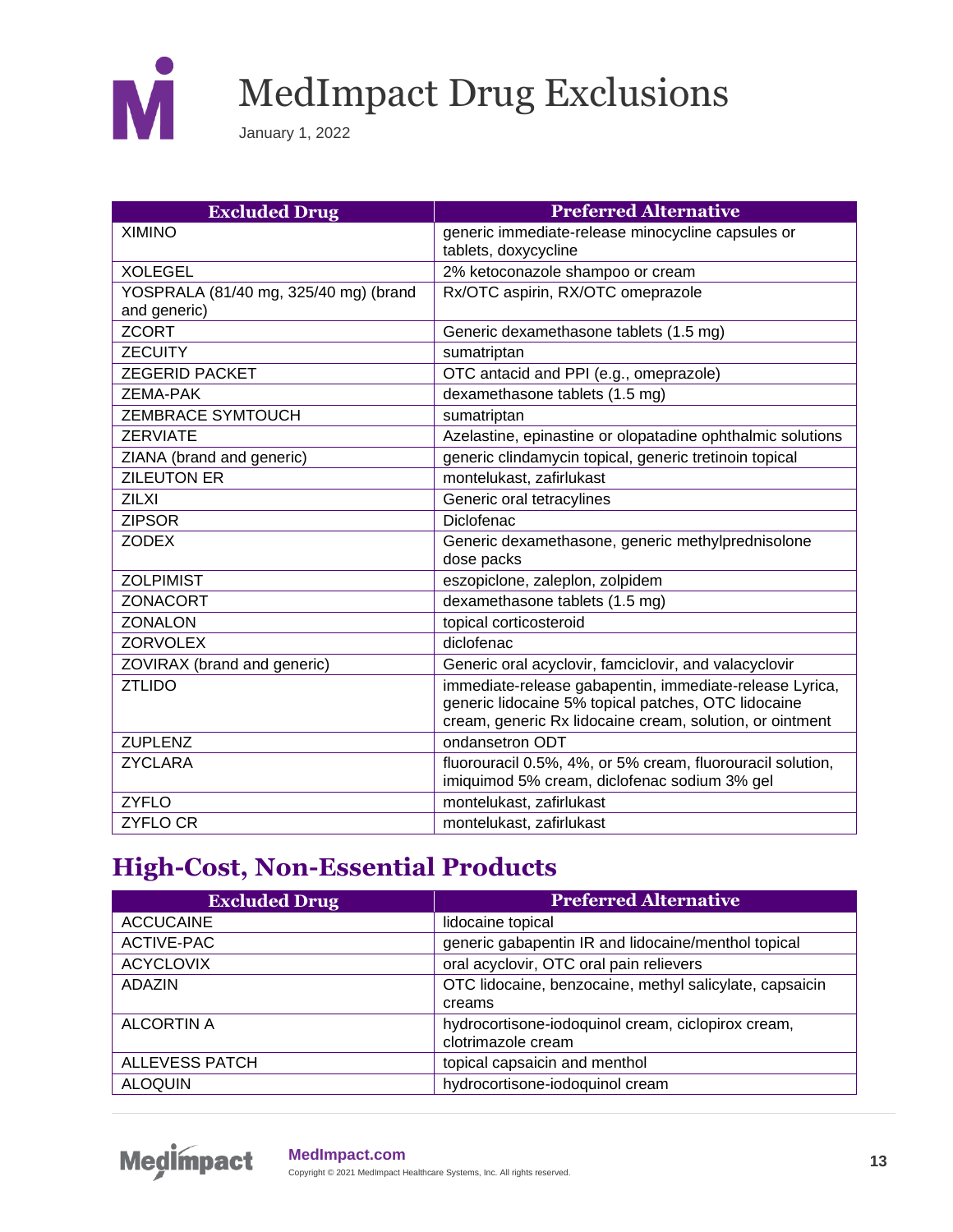

| <b>Excluded Drug</b>                  | <b>Preferred Alternative</b>                                                                                                         |
|---------------------------------------|--------------------------------------------------------------------------------------------------------------------------------------|
| <b>AVIDOXY DK</b>                     | generic doxycycline, OTC salicylic acid                                                                                              |
| <b>BENSAL HP</b>                      | topical hydrocortisone, OTC emollients, salicylic acid                                                                               |
| BENZODOX 30                           | generic doxycycline, OTC benzoyl peroxide                                                                                            |
| <b>BESER/KIT</b>                      | Generic topical corticosteroids, generic/OTC emollients                                                                              |
| <b>CAPHOSOL</b>                       | OTC saliva mouthwash, powder, or spray/pump                                                                                          |
| <b>CAPXIB</b>                         | celecoxib, capsaicin/menthol                                                                                                         |
| <b>CLENIA PLUS</b>                    | Ovace, Ovace Plus Wash                                                                                                               |
| <b>CLINDAMYCIN PHOS/SKIN CLNSR 19</b> | Acanya (clindamycin 1.2%/benzoyl peroxide 2.5%);                                                                                     |
|                                       | Benzaclin generic (clindamycin 1%/benzoyl peroxide 5%);<br>erythromycin 3%, benzoyl peroxide 5%                                      |
| CLINDAMYCIN/BENZOYL/EMOL CMB94        | Acanya (clindamycin 1.2%/benzoyl peroxide 2.5%);                                                                                     |
|                                       | Benzaclin generic (clindamycin 1%/benzoyl peroxide 5%;                                                                               |
|                                       | erythromycin 3%, benzoyl peroxide 5%                                                                                                 |
| <b>CLINDAVIX</b>                      | Generic clindamycin topical solution, OTC skin protectants                                                                           |
| <b>CLOBETAVIX</b>                     | Generic clobetasol propionate, OTC hydrocolloid<br>bandages, generic super-high potency topical steroids                             |
| <b>CLOBETEX</b>                       | Generic desloratadine, loratadine, cetirizine, levocetirizine,<br>clobetasol propionate and other generic topical<br>corticosteroids |
| <b>CYCLOBENZAPRINEPAX</b>             | generic cyclobenzaprine 10 mg tablets                                                                                                |
| <b>CYCLOPAK</b>                       | Generic cyclobenzaprine, topical lidocaine-prilocaine, OTC<br>swallowing spray                                                       |
| <b>CYCLOTENS</b>                      | cyclobenzaprine 10 mg tablets                                                                                                        |
| <b>DERMACINRX CINLONE-I CPI</b>       | triamcinolone 40mg injectable; lidocaine/prilocaine                                                                                  |
| <b>DERMACINRX LEXITRAL</b>            | topical diclofenac, topical capsaicin cream                                                                                          |
| <b>DERMACINRX PHN PAK</b>             | topical generic lidocaine                                                                                                            |
| <b>DERMACINRX PRIZOPAK</b>            | topical lidocaine, prilocaine                                                                                                        |
| DERMACINRX PUREFOLIX                  | folic acid and vitamin D                                                                                                             |
| <b>DERMACINRX SILAPAK</b>             | triamcinolone, dimethicone                                                                                                           |
| <b>DERMACINRX SILAZONE</b>            | triamcinolone, dimethicone                                                                                                           |
| DERMACINRX SURGICAL PHARMAPAK         | mupirocin and chlorhexidine                                                                                                          |
| DERMACINRX THERAZOLE PAK              | clotrimazole/betamethasone cream or lotion                                                                                           |
| <b>DERMACINRX ZRM PAK</b>             | lidocaine/dimethicone cream                                                                                                          |
| <b>DERMALID</b>                       | OTC lidocaine patches                                                                                                                |
| <b>DERMAPAK PLUS</b>                  | topical tretinoin                                                                                                                    |
| <b>DERMAPLEX</b>                      | OTC topical emollients/hyaluronic acid products                                                                                      |
| DERMASORB HC                          | hydrocortisone cream                                                                                                                 |
| <b>DERMASORB TA</b>                   | triamcinolone cream                                                                                                                  |
| <b>DERMASORB XM</b>                   | urea cream                                                                                                                           |
| DICLO GEL-XRYLIX SHEET                | topical diclofenac                                                                                                                   |
| DICLOFENAC SODIUM/MENTHOL             | topical diclofenac, OTC menthol/methyl salicylate                                                                                    |
| <b>DICLOFONO</b>                      | Generic or OTC diclofenac topical gel                                                                                                |
| <b>DICLOPAK</b>                       | topical diclofenac                                                                                                                   |

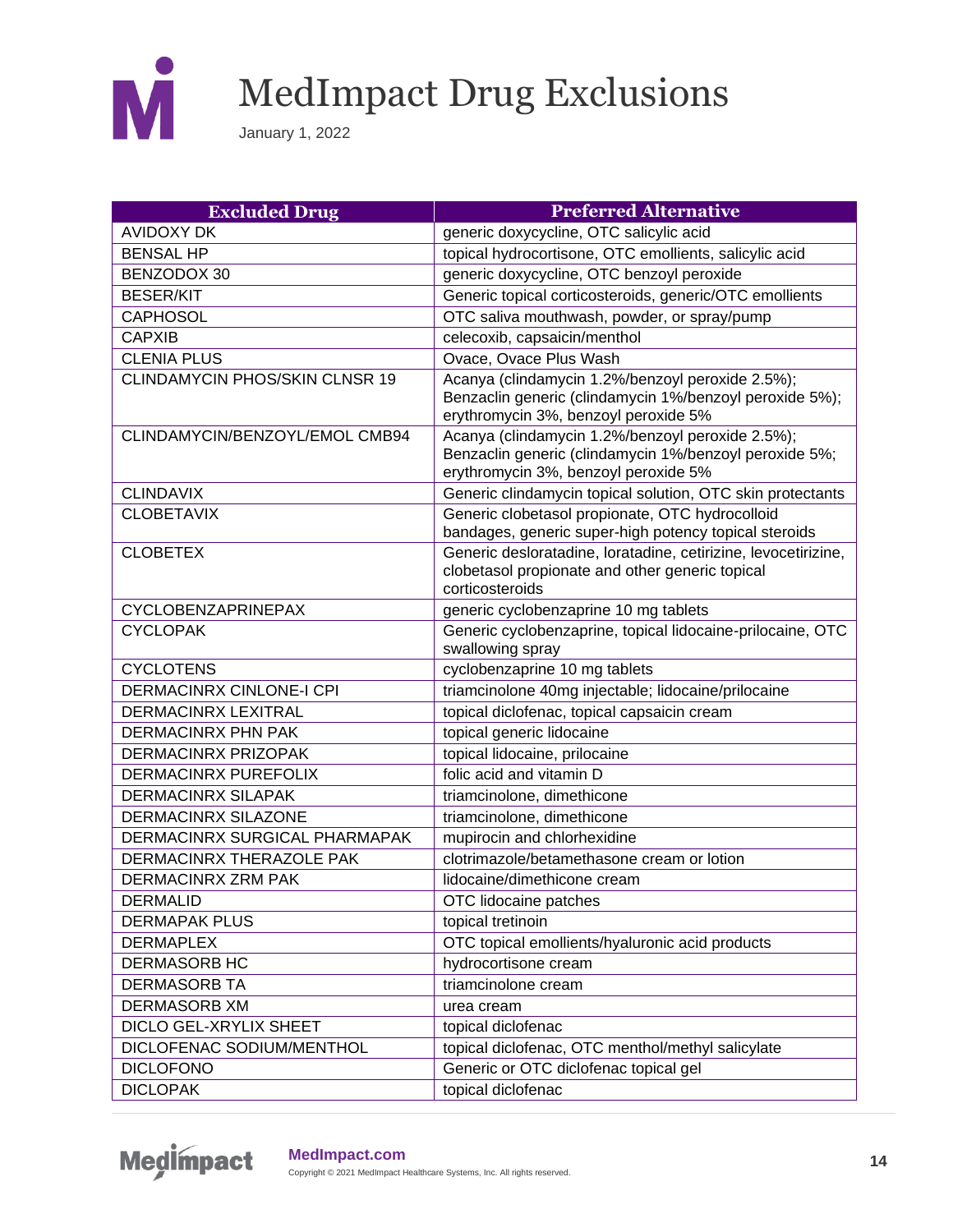

| <b>Excluded Drug</b>           | <b>Preferred Alternative</b>                                                                                       |
|--------------------------------|--------------------------------------------------------------------------------------------------------------------|
| <b>DICLOPR</b>                 | topical diclofenac, OTC menthol/methyl salicylate                                                                  |
| <b>DICLOTREX</b>               | Diclofenac sodium gel, OTC camphor and menthol<br>products                                                         |
| <b>DICLOVIX</b>                | Diclofenac 1.5% topical solution, OTC<br>camphor/methylsalicylate patches, OTC lidocaine patches                   |
| <b>DICLOZOR</b>                | topical diclofenac                                                                                                 |
| <b>DITHOL</b>                  | Generic or OTC diclofenac topical gel, OTC<br>counterirritants                                                     |
| <b>DMT SUIK</b>                | injectable dexamethasone                                                                                           |
| <b>DOLOTRANZ</b>               | lidocaine/prilocaine cream, lidocaine topical gel                                                                  |
| <b>DONNATAL</b>                | Other bowel antispasmodics as appropriate for condition                                                            |
| <b>DS PREP PAK</b>             | topical diclofenac                                                                                                 |
| <b>DURACHOL</b>                | OTC vitamin D3, folic acid                                                                                         |
| <b>DYZBAC</b>                  | folic acid, vitamin B12, OTC multivitamin                                                                          |
| <b>ECONASIL</b>                | Generic topical econazole products                                                                                 |
| <b>ESOMEP-EZS</b>              | Generic or OTC omeprazole, lansoprazole, OTC Pill Glide<br>spray                                                   |
| <b>ELLZIA PAK</b>              | Generic triamcinolone cream and OTC dimethicone                                                                    |
| <b>EZ FLU KIT</b>              | Seasonal influenza virus vaccine                                                                                   |
| <b>FLEXIPAK</b>                | diclofenac tablets, capsaicin cream                                                                                |
| <b>FLUOPAR</b>                 | Generic topical corticosteroids, OTC topical skin<br>protectants                                                   |
| <b>FLUOVIX</b>                 | Generic topical corticosteroids, OTC topical silicone<br>dressings                                                 |
| <b>FROTEK</b>                  | Generic/OTC topical diclofenac gel                                                                                 |
| <b>GABACAINE</b>               | Generic gabapentin capsules, generic and/or OTC<br>lidocaine patches, OTC alcohol swabs and<br>gadgets/timers/apps |
| <b>GABAPAL</b>                 | Generic/OTC topical lidocaine patches                                                                              |
| <b>HYDROCORTISONE</b>          | betamethasone dipropionate, clobetasol propionate,<br>fluocinonide, triamcinolone acetonide                        |
| HYDROCORTISONE-PRAMOXINE 2%-1% | hydrocortisone, Texacort, Ala-Scalp, hydrocortisone<br>acetate, hydrocortisone-pramoxine 2.5%-1%, Pramosone        |
| <b>IBUPAK</b>                  | Generic ibuprofen tablets, other prescription NSAIDS                                                               |
| <b>INFLAMMACIN</b>             | diclofenac solution; methyl salicylate/menthol/camphor<br>patch                                                    |
| <b>INFLAMMA-K</b>              | diclofenac solution; methyl salicylate/menthol/camphor<br>patch                                                    |
| <b>INFLATHERM</b>              | Generic oral diclofenac/oral NSAIDS, OTC counterirritant<br>products                                               |
| <b>INFLATHERM KIT</b>          | Generic diclofenac tablets/ other oral NSIADS, OTC<br>menthol/camphor products                                     |
| IV INFUSION CPI                | lidocaine/prilocaine cream                                                                                         |
| <b>KERALAC</b>                 | urea cream                                                                                                         |

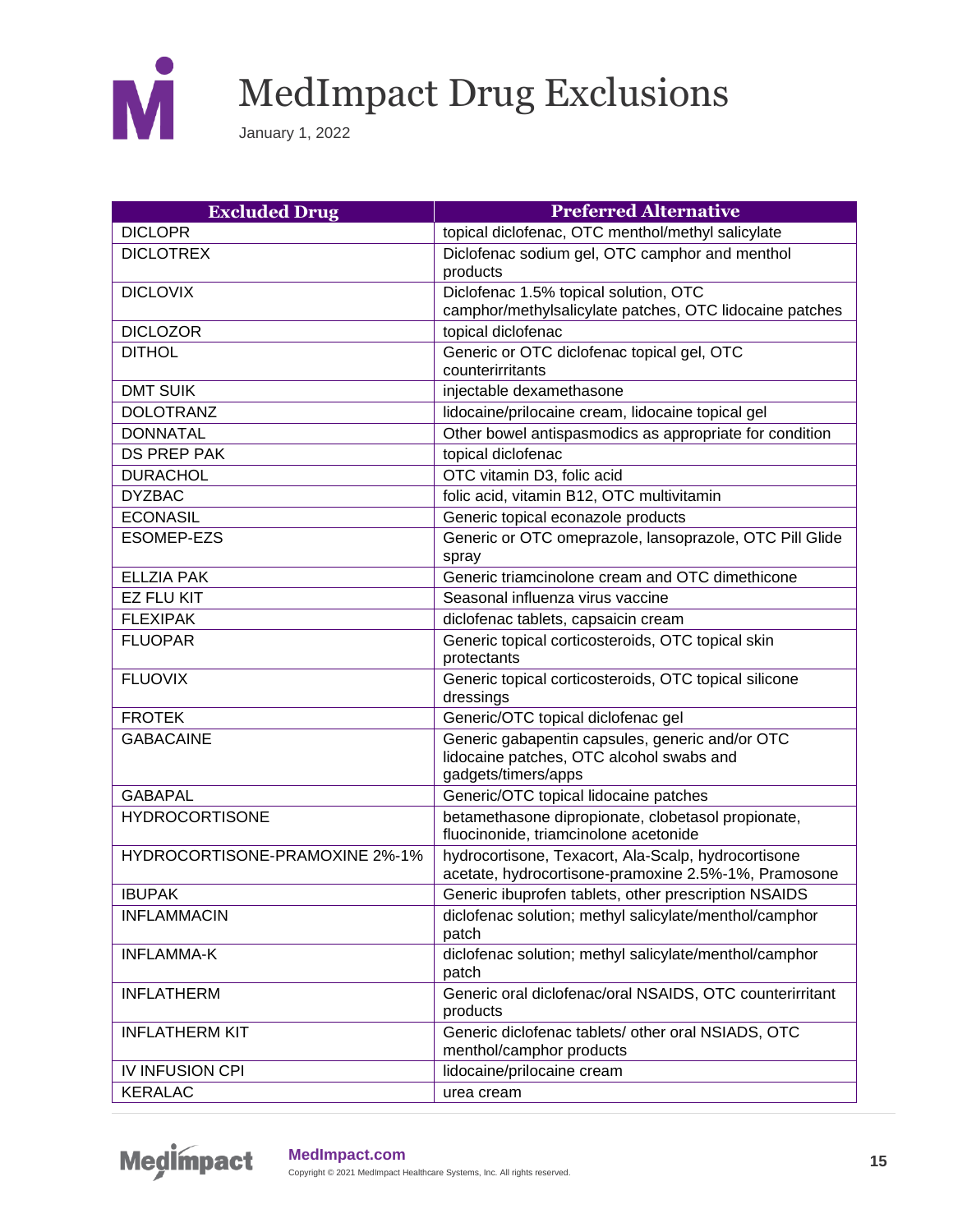

| <b>Excluded Drug</b>           | <b>Preferred Alternative</b>                                                                 |
|--------------------------------|----------------------------------------------------------------------------------------------|
| <b>KERALYT</b>                 | OTC topical salicylic acid gel or cream                                                      |
| <b>KRISTALOSE</b>              | generic lactulose syrup                                                                      |
| <b>LENZAPATCH</b>              | topical lidocaine and menthol                                                                |
| LIDO-K                         | generic lidocaine 5% ointment                                                                |
| LIDOCAINE/PRILO/M.SALICY/MENTH | topical lidocaine/prilocaine cream, lidocaine gel, methyl<br>salicylate/menthol              |
| <b>LIDOMARK</b>                | Individual lidocaine vials, OTC wound care products<br>(bandages gloves, alcohol prep pads)  |
| <b>LIDOPAC</b>                 | topical lidocaine                                                                            |
| <b>LIDOPATCH</b>               | topical lidocaine and menthol                                                                |
| <b>LIDOPURE PATCH</b>          | Generic lidocaine 5% patch, OTC kinesiology tape                                             |
| <b>LIDORX</b>                  | OTC lidocaine 4% gel                                                                         |
| <b>LIDORXKIT</b>               | topical lidocaine                                                                            |
| <b>LIDOTIN</b>                 | Generic oral gabapentin, generic/OTC topical lidocaine,<br>OTC topical silicone preparations |
| <b>LIDOTRAL</b>                | topical lidocaine                                                                            |
| <b>LIDOTRANS 5 PAK</b>         | topical lidocaine                                                                            |
| <b>LIDOVEX</b>                 | topical lidocaine                                                                            |
| <b>LIDOVIX</b>                 | Generic diclofenac DR tablets, generic and/or OTC<br>lidocaine patches                       |
| <b>LIDOXIB</b>                 | celecoxib and topical lidocaine/menthol                                                      |
| <b>LIDOZION</b>                | generic lidocaine 5% ointment                                                                |
| <b>LIFEMS NALOXONE</b>         | Narcan, naloxone single-dose cartridges, naloxone single-<br>dose syringes                   |
| <b>LIPRITIN II</b>             | Generic topical lidocaine/prilocaine preparations                                            |
| <b>LMR PLUS</b>                | Generic lidocaine patches, OTC topical counterirritants                                      |
| <b>LOPROX KIT</b>              | OTC clotrimazole 1%, terbinafine 1%, and tolnaftate 1%                                       |
| <b>MEBOLEX</b>                 | multivitamin, folic acid, cholecalciferol, resveratrol                                       |
| <b>MEDROX</b>                  | topical capsaicin and menthol                                                                |
| <b>MENTHO-CAINE</b>            | lidocaine/menthol spray OTC, lidocaine cream OTC                                             |
| METFORMIN/BLOOD SUGAR DIAGNOST | generic metformin and formulary glucose test strips                                          |
| <b>METHAVER</b>                | folic acid, multivitamin                                                                     |
| <b>METOPIC</b>                 | urea cream                                                                                   |
| <b>MICROVIX</b>                | Generic lidocaine/prilocaine cream, OTC wound care<br>supplies                               |
| <b>MIGRANOW</b>                | sumatriptan, camphor/menthol gel                                                             |
| <b>MORGIDOX</b>                | generic doxycycline                                                                          |
| <b>MTX</b>                     | OTC/generic topical lidocaine products, OTC<br>counterirritants                              |
| MULTIVIT #34/FA/NADH/UBIQUINON | folic acid, vitamin B12, OTC multivitamin                                                    |
| NAPROPAK COOL                  | naproxen                                                                                     |
| NAPROXENPAX                    | naproxen                                                                                     |
| <b>NEUAC</b>                   | Generic clindamycin/benzoyl peroxide products                                                |

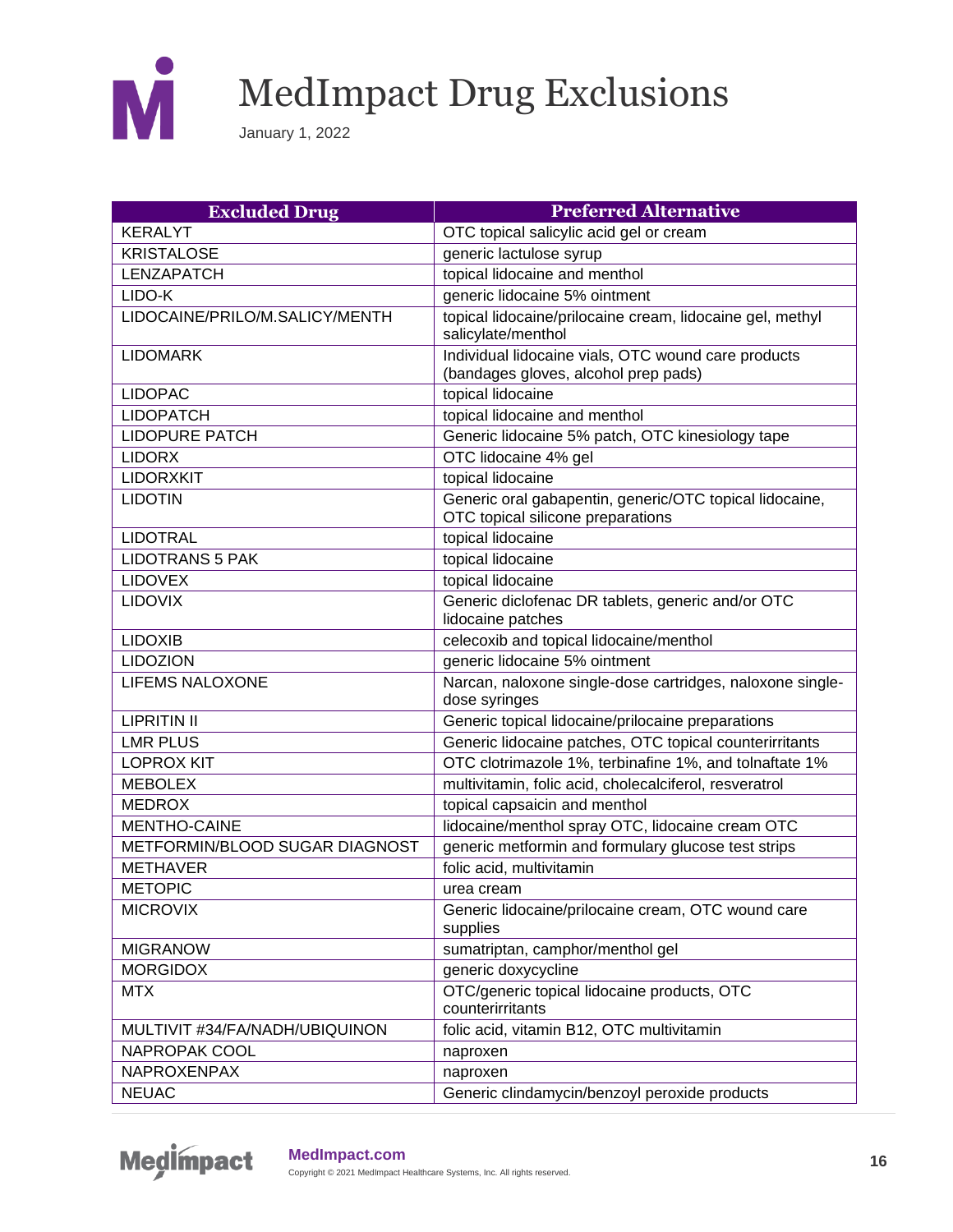

| <b>Excluded Drug</b>                                                                                                                                                                                                                                                                                      | <b>Preferred Alternative</b>                                                                                                                                                                                            |
|-----------------------------------------------------------------------------------------------------------------------------------------------------------------------------------------------------------------------------------------------------------------------------------------------------------|-------------------------------------------------------------------------------------------------------------------------------------------------------------------------------------------------------------------------|
| NOPIOID-TC KIT                                                                                                                                                                                                                                                                                            | Generic cyclobenzaprine tablets, OTC/generic topical                                                                                                                                                                    |
|                                                                                                                                                                                                                                                                                                           | lidocaine products, OTC counterirritants                                                                                                                                                                                |
| <b>NOVACORT</b>                                                                                                                                                                                                                                                                                           | hydrocortisone/pramoxine creams                                                                                                                                                                                         |
| NOXIFOL-D3                                                                                                                                                                                                                                                                                                | OTC vitamin D3, folic acid                                                                                                                                                                                              |
| <b>NOXIPAK</b>                                                                                                                                                                                                                                                                                            | fluocinolone/urea/silicone                                                                                                                                                                                              |
| NUCARACLINPAK/NUCARARXPAK                                                                                                                                                                                                                                                                                 | Generic clindamycin gel, OTC Cetaphil lotion, other facial<br>moisturizers with UV protection/generic clindamycin 1%<br>gel, OTC Cetaphil lotion, other facial moisturizers with UV<br>protection, OTC benzoyl peroxide |
| NUDERMRX 60                                                                                                                                                                                                                                                                                               | Generic topical calcipotriene, OTC skin protectants                                                                                                                                                                     |
| <b>NUDICLO</b>                                                                                                                                                                                                                                                                                            | OTC/generic topical diclofenac, OTC topical capsaicin                                                                                                                                                                   |
| <b>NUDROXIPAK</b>                                                                                                                                                                                                                                                                                         | Rx generic celecoxib capsules, OTC topical<br>capsaicin/methyl salicylate                                                                                                                                               |
| NUDROXIPAD DSDR-50/75                                                                                                                                                                                                                                                                                     | Rx generic diclofenac delayed-release tablets, OTC<br>topical capsaicin/methyl salicylate                                                                                                                               |
| <b>NUDROXIPAK E-400</b>                                                                                                                                                                                                                                                                                   | Rx generic etodolac tablets, OTC topical capsaicin/methyl<br>salicylate                                                                                                                                                 |
| NUDROXIPAK I-800                                                                                                                                                                                                                                                                                          | OTC/Rx generic Ibuprofen tablets, OTC topical<br>capsaicin/methyl salicylate                                                                                                                                            |
| NUDROXIPAK N-500                                                                                                                                                                                                                                                                                          | OTC/Rx generic nabumetone, OTC topical<br>capsaicin/methyl salicylate                                                                                                                                                   |
| NUVAKAAN                                                                                                                                                                                                                                                                                                  | Generic lidocaine 2.5%/prilocaine 2.5% cream, OTC scar<br>dressings                                                                                                                                                     |
| <b>NYATA</b>                                                                                                                                                                                                                                                                                              | topical nystatin                                                                                                                                                                                                        |
| PAINGO KFT                                                                                                                                                                                                                                                                                                | Generic topical prilocaine/lidocaine, OTC topical Bengay                                                                                                                                                                |
| <b>PEDIPAK</b>                                                                                                                                                                                                                                                                                            | ciclopirox                                                                                                                                                                                                              |
| <b>PEDIZOLPAK</b>                                                                                                                                                                                                                                                                                         | Generic ketoconazole cream, OTC miconazole                                                                                                                                                                              |
| PHENOBARB/HYOSCY/ATROPINE/SCOP                                                                                                                                                                                                                                                                            | dicyclomine, hyoscyamine                                                                                                                                                                                                |
| PRENATAL MULTIVITAMINS                                                                                                                                                                                                                                                                                    | Lower cost prenatal/pregnancy vitamins                                                                                                                                                                                  |
| (Azesco, Zalvit, Trinaz, Pregenna, Prenate<br>Mini, Prenate Elite, Prenate DHA, Prenate<br>Essential, Prenate Chewable, Primacare,<br>Prenate Restore, Prenate Enhance,<br>Prenate Pixie, Prenate AM, OB Complete<br>One, Tristart DHA, Prenate Star, Neevodha,<br>Kosher Prenatal Plus Iron, Enbrace HR) |                                                                                                                                                                                                                         |
| PRILO PATCH                                                                                                                                                                                                                                                                                               | Generic lidocaine/prilocaine cream, generic and/or OTC<br>lidocaine patches, OTC alcohol swabs                                                                                                                          |
| <b>PRIZOTRAL</b>                                                                                                                                                                                                                                                                                          | Generic lidocaine 2.5%/prilocaine 2.5% cream, OTC<br>lidocaine cream                                                                                                                                                    |
| <b>PRUCLAIR</b>                                                                                                                                                                                                                                                                                           | OTC hyaluronate products                                                                                                                                                                                                |
| QUINOSONE                                                                                                                                                                                                                                                                                                 | Generic mometasone/other topical corticosteroids and<br>ammonium lactate or OTC ammonium lactate                                                                                                                        |
| QUINIXIL                                                                                                                                                                                                                                                                                                  | Generic mometasone/other topical corticosteroids and<br>OTC skin protectant/barrier creams                                                                                                                              |

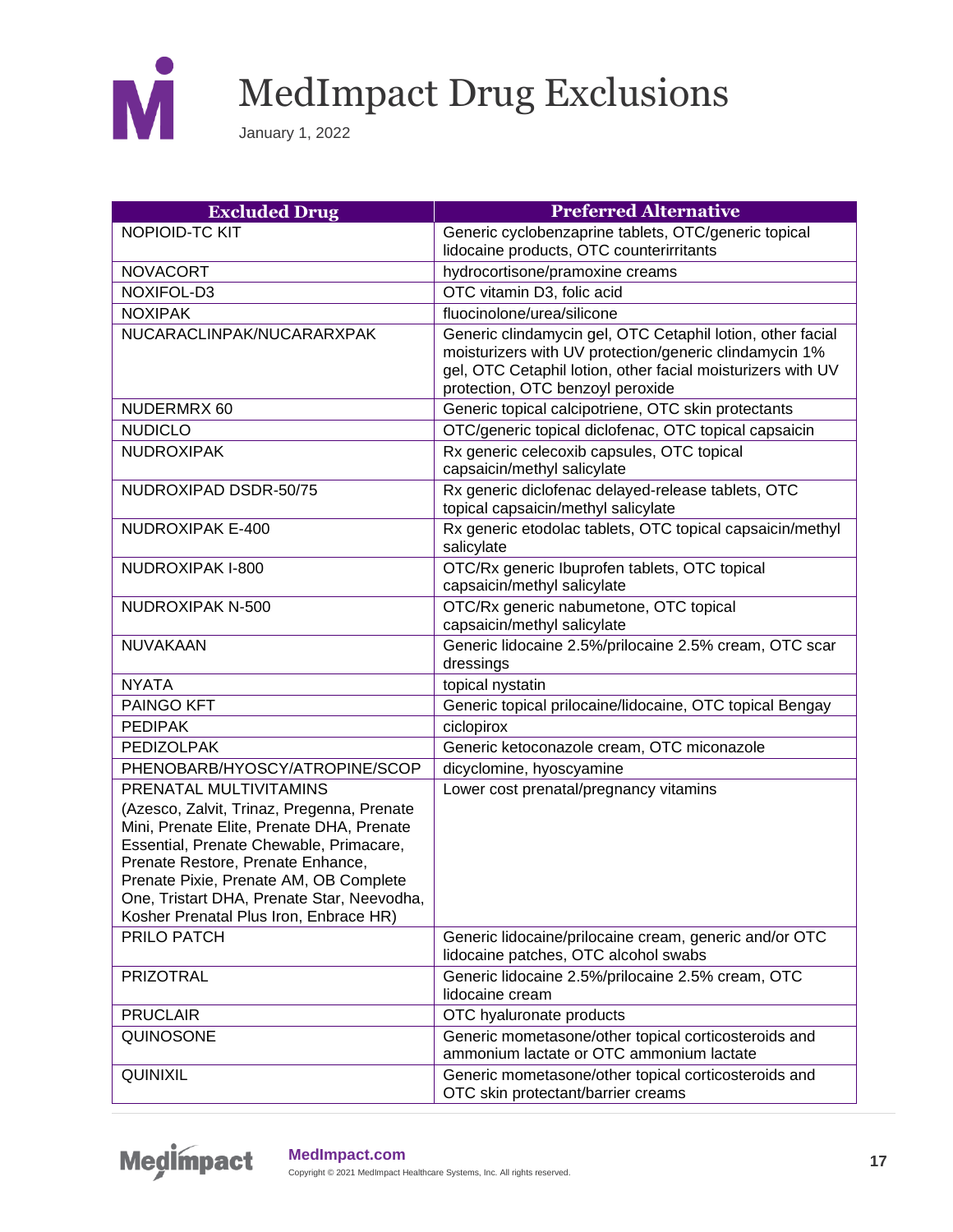

| <b>Excluded Drug</b>           | <b>Preferred Alternative</b>                                                                                                   |
|--------------------------------|--------------------------------------------------------------------------------------------------------------------------------|
| <b>REVESTA</b>                 | OTC vitamin D3, folic acid                                                                                                     |
| <b>ROSADAN</b>                 | metronidazole cream                                                                                                            |
| ROXIFOL-D                      | OTC vitamin D3, folic acid                                                                                                     |
| <b>RYNODERM</b>                | urea cream                                                                                                                     |
| <b>SALEX KIT</b>               | OTC salicylic acid cream, OTC hydrating cleanser or lotion                                                                     |
| SILA III                       | Generic triamcinolone 0.1% ointment (or other topical                                                                          |
|                                | corticosteroids), OTC silicone scar prevention products,                                                                       |
|                                | first aid/wound care dressings                                                                                                 |
| <b>SILALITE PAK</b>            | Generic triamcinolone 0.1% ointment and OTC scar gel<br>sheets                                                                 |
| <b>SMARTRX GABAKIT</b>         | gabapentin, topical lidocaine/menthol                                                                                          |
| <b>SMARTRX GABA-V KIT</b>      | gabapentin, topical lidocaine/menthol                                                                                          |
| <b>SOLARAVIX</b>               | Generic diclofenac 3% gel, OTC silicone scar prevention                                                                        |
|                                | products                                                                                                                       |
| <b>SOLUPAK</b>                 | topical lidocaine                                                                                                              |
| <b>STRATAMARK</b>              | OTC silicone scar products                                                                                                     |
| <b>STRATATRIZ</b>              | OTC silicone scar products                                                                                                     |
| SULFACETAMIDE/SULFUR/CLEANSR23 | sulfacetamide and sulfur lotion                                                                                                |
| <b>SUMANSETRON</b>             | Sumatriptan, ondansetron                                                                                                       |
| <b>SUMAXIN CP</b>              | Generic topical sulfacetamide/sulfur products                                                                                  |
| <b>TASOPROL</b>                | Generic topical corticosteroids                                                                                                |
| <b>TICALAST</b>                | azelastine, fluticasone                                                                                                        |
| <b>TICANASE</b>                | OTC budesonide, flunisolide, RX/OTC fluticasone,                                                                               |
|                                | mometasone, OTC triamcinolone, Qnasl                                                                                           |
| <b>TICASPRAY</b>               | OTC budesonide, flunisolide, RX/OTC fluticasone,                                                                               |
|                                | mometasone, OTC triamcinolone, Qnasl                                                                                           |
| <b>TOVET</b>                   | Generic clobetasol 0.05% preparation, OTC emollient                                                                            |
| <b>TRIAMAZOLE</b>              | Topical triamcinolone, econazole cream                                                                                         |
| <b>TRILOCICLO</b>              | Topical triamcinolone, ciclopirox                                                                                              |
| <b>TRIXYLITRAL</b>             | topical diclofenac, OTC kinesiology therapy tape, OTC<br>lidocaine cream, generic Rx lidocaine solution, cream, or<br>ointment |
| <b>ULTRAVATE X</b>             | halobetasol cream                                                                                                              |
| <b>UREA</b>                    | urea cream                                                                                                                     |
| URE-K                          | urea cream                                                                                                                     |
| <b>UREVAZ</b>                  | urea cream                                                                                                                     |
| <b>VAROPHEN</b>                | Generic diclofenac solution, OTC topical counterirritants                                                                      |
| <b>VENIPUNCTURE CPI</b>        | topical lidocaine                                                                                                              |
| <b>VEREGEN</b>                 | imiquimod cream, podofilox solution                                                                                            |
| <b>VOPAC MDS</b>               | generic diclofenac gel                                                                                                         |
| <b>WHYTEDERM SURGIPAK</b>      | ciclopirox                                                                                                                     |
| <b>WHYTEDERM TRILASIL PAK</b>  | triamcinolone, dimethicone                                                                                                     |
| WOUND DEBRIDEMENT-LIDOCAINE    | topical lidocaine solution                                                                                                     |